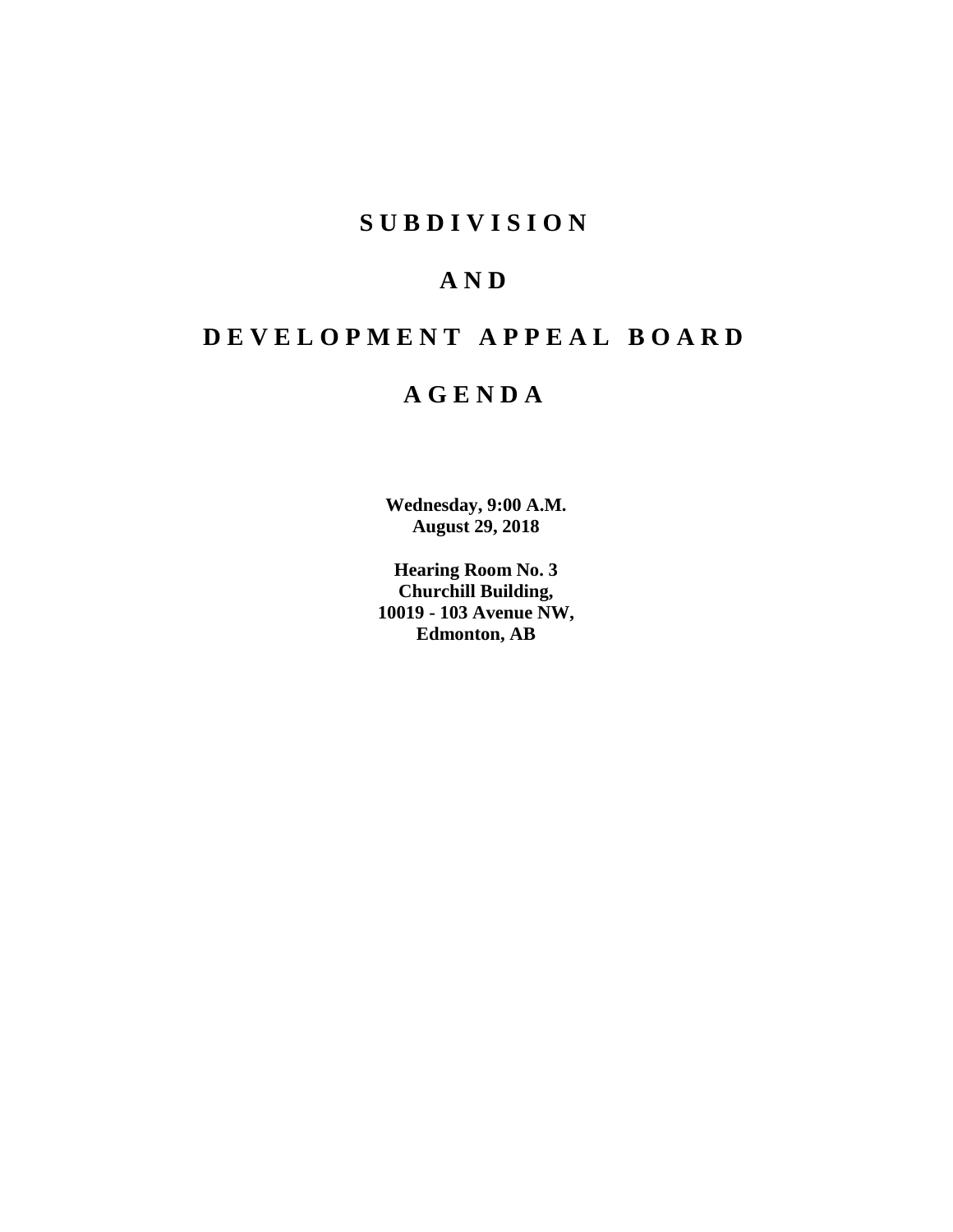# **SUBDIVISION AND DEVELOPMENT APPEAL BOARD HEARING ROOM NO. 3**

| I            | 9:00 A.M.  | SDAB-D-18-129 | To install (1) Minor Digital On-premises Off-<br>premises Freestanding Sign (Edmonton Truck &<br>Auto)                                                                                                                                         |  |
|--------------|------------|---------------|------------------------------------------------------------------------------------------------------------------------------------------------------------------------------------------------------------------------------------------------|--|
|              |            |               | 14211 - Mark Messier Trail NW<br>Project No.: 278508526-001                                                                                                                                                                                    |  |
|              |            |               |                                                                                                                                                                                                                                                |  |
| $\mathbf{H}$ | 10:30 A.M. | SDAB-D-18-130 | To construct a Single Detached House with<br>veranda, attached Garage (vehicle access to 111<br>Avenue), balcony, fireplace, Basement<br>development (NOT to be used as an additional<br>Dwelling), and to demolish a Single Detached<br>House |  |
|              |            |               | 7706 - Jasper Avenue NW<br>Project No.: 280570374-001                                                                                                                                                                                          |  |
|              |            |               |                                                                                                                                                                                                                                                |  |
| III          | 1:30 P.M.  | SDAB-S-18-008 | To create two (2) additional single detached<br>residential lots                                                                                                                                                                               |  |
|              |            |               | 3645 - 106 Avenue NW                                                                                                                                                                                                                           |  |
|              |            |               | Project No.: 278348922-001                                                                                                                                                                                                                     |  |
|              | NOTE:      |               | Unless otherwise stated, all references to "Section numbers" refer to<br>the authority under the Edmonton Zoning Bylaw 12800.                                                                                                                  |  |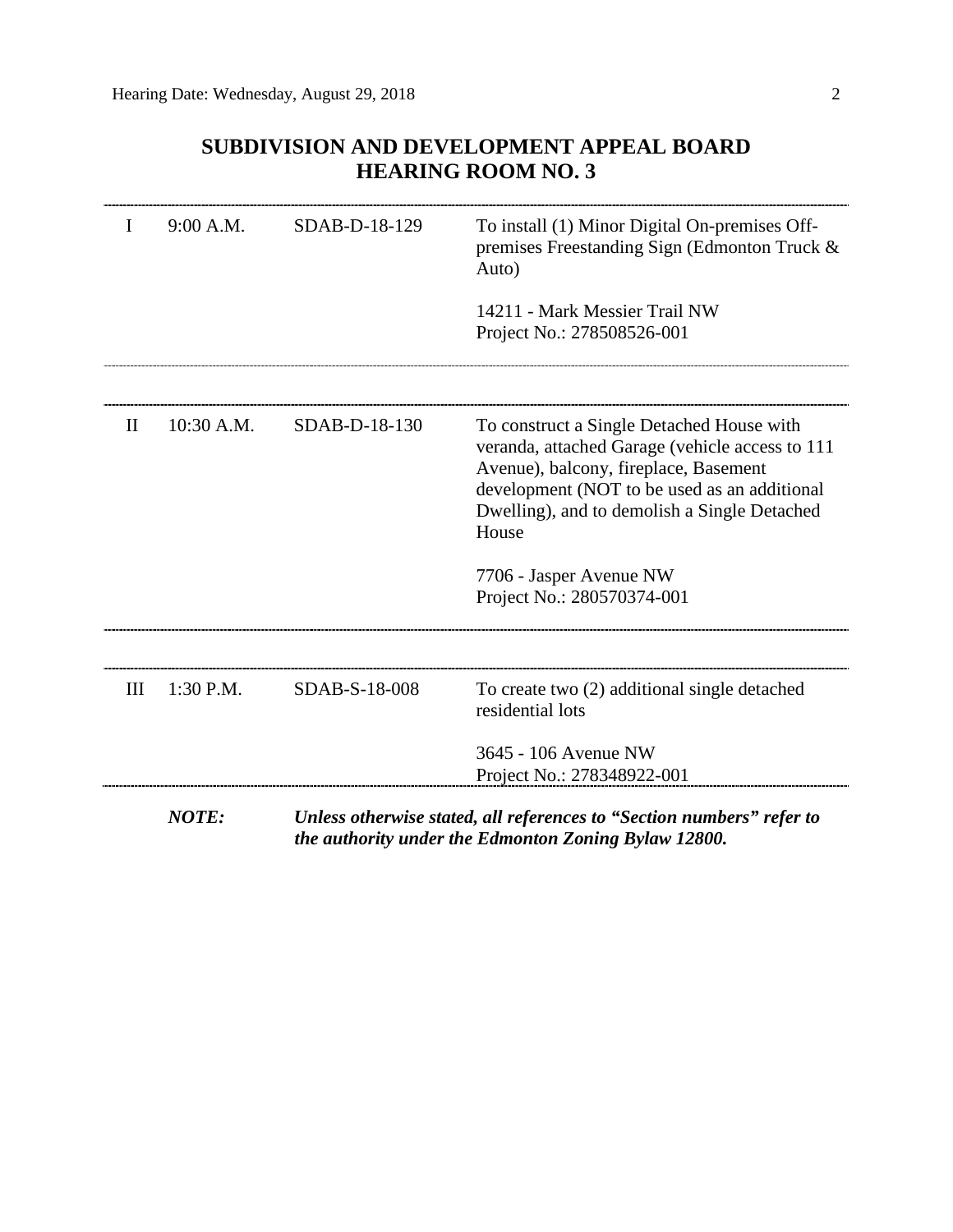| ITEM I: 9:00 A.M.                                    | FILE: SDAB-D-18-129                                                                                 |  |  |  |  |
|------------------------------------------------------|-----------------------------------------------------------------------------------------------------|--|--|--|--|
|                                                      | AN APPEAL FROM THE DECISION OF THE DEVELOPMENT OFFICER                                              |  |  |  |  |
| <b>APPELLANT:</b>                                    |                                                                                                     |  |  |  |  |
| <b>APPLICATION NO.:</b>                              | 278508526-001                                                                                       |  |  |  |  |
| <b>APPLICATION TO:</b>                               | Install (1) Minor Digital On-premises Off-<br>premises Freestanding Sign (Edmonton<br>Truck & Auto) |  |  |  |  |
| <b>DECISION OF THE</b><br>DEVELOPMENT AUTHORITY:     | Refused                                                                                             |  |  |  |  |
| <b>DECISION DATE:</b>                                | July 16, 2018                                                                                       |  |  |  |  |
| <b>DATE OF APPEAL:</b>                               | August 2, 2018                                                                                      |  |  |  |  |
| <b>MUNICIPAL DESCRIPTION</b><br>OF SUBJECT PROPERTY: | 14211 - Mark Messier Trail NW                                                                       |  |  |  |  |
| <b>LEGAL DESCRIPTION:</b>                            | Plan 4577TR Lot 7A                                                                                  |  |  |  |  |
| ZONE:                                                | DC2-Site Specific Development Control<br>Provision (384)                                            |  |  |  |  |
| <b>OVERLAY:</b>                                      | N/A                                                                                                 |  |  |  |  |
| <b>STATUTORY PLAN:</b>                               | Rampart Industrial Area Structure Plan                                                              |  |  |  |  |
|                                                      |                                                                                                     |  |  |  |  |

*Grounds for Appeal*

The Appellant provided the following reasons for appealing the decision of the Development Authority:

> Complaints about the brightness of the sign have been addressed by installing new light sensors that will prevent similar issues. The Freestanding "The Station Liquor Cellar" sign which is located on the same property existed when the subject sign was previously approved at the SDAB hearing and the subject sign was not deemed to have a negative impact on the appearance of the site at the time of SDAB approval. There have not been any safety incidents noted with the subject sign in the 5 years it has existed. The subject sign is located on a service road and not on Mark Messier Trail which should be considered in regards to setback. The subject sign contains both an on premises and off premises component which is preferable to two separate sign structures. Refusal of the permit will require the property owner to incur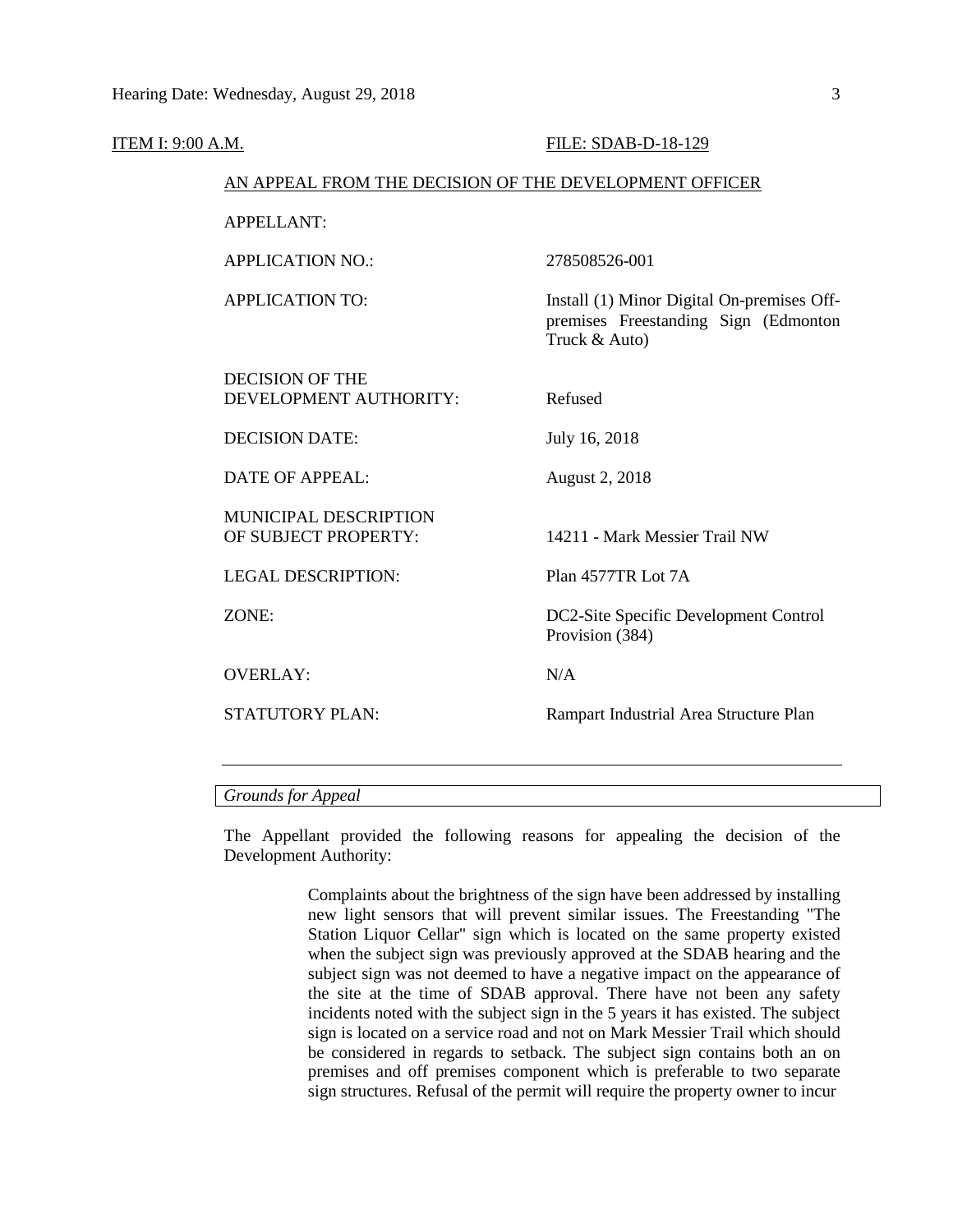additional expense to manufacture and erect a new sign to advertise the business on site.

*General Matters*

# **Appeal Information:**

The *Municipal Government Act*, RSA 2000, c M-26 states the following:

#### **Grounds for Appeal**

**685(1)** If a development authority

- (a) fails or refuses to issue a development permit to a person,
- (b) issues a development permit subject to conditions, or
- (c) issues an order under section 645,

the person applying for the permit or affected by the order under section 645 may appeal to the subdivision and development appeal board.

# **Appeals**

**686(1)** A development appeal to a subdivision and development appeal board is commenced by filing a notice of the appeal, containing reasons, with the board,

- (a) in the case of an appeal made by a person referred to in section 685(1)
	- (i) with respect to an application for a development permit,
		- (A) within 21 days after the date on which the written decision is given under section 642, […]

**685(4)** Despite subsections (1), (2) and (3), if a decision with respect to a development permit application in respect of a direct control district

- (a) …
- (b) is made by a development authority, the appeal is limited to whether the development authority followed the directions of council, and if the subdivision and development appeal board finds that the development authority did not follow the directions it may, in accordance with the directions, substitute its decision for the development authority's decision.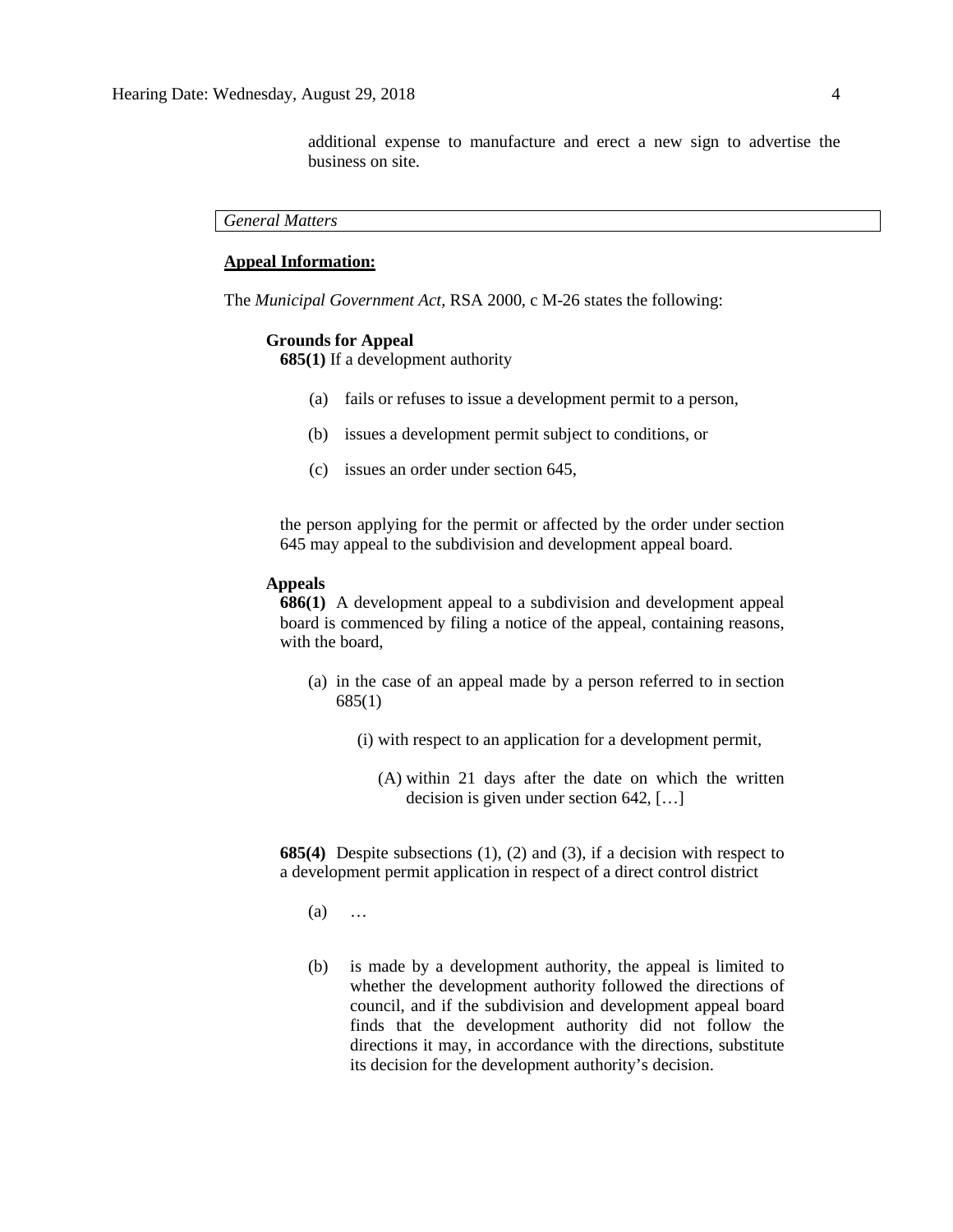2.4 Subject only to the provisions in the Municipal Government Act respecting legal non-conforming Uses and notwithstanding the effect it may have on rights, vested or otherwise, the provisions of this Bylaw govern from the Effective Date onward. In particular, no application for a Development Permit shall be evaluated under the procedural or substantive provisions of the previous land use bylaw after the Effective Date, even if the application was received before the Effective Date.

Transition Procedures states the following:

- …
- 2.6 Any Direct Control Districts that were in effect immediately prior to the Effective date are hereby deemed to continue in full force and effect and are hereby incorporated into Part IV of this Bylaw.
- 2.7 Unless there is an explicit statement to the contrary in a Direct Control District or Provision, any reference in a Direct Control District or Direct Control Provision to a land use bylaw shall be deemed to be a reference to the land use bylaw that was in effect at the time of the creation of the Direct Control District or Provision.

At the time of the creation of the subject Direct Control Site, the *City of Edmonton Land Use Bylaw 5996* was in effect. An Alberta Court of Appeal decision in *Parkdale-Cromdale Community League Association* v. *Edmonton (City),* 2007 ABCA 309 concluded that section 2.7 of the *Edmonton Zoning Bylaw* only applies if there is an express cross-reference in a Direct Control Bylaw passed before 2001 to a provision of the old *Land Use Bylaw*. In the absence of an express reference in the Direct Control Bylaw to the *Land Use Bylaw 5996*, it does not prevail over section 2.4 of the *Edmonton Zoning Bylaw.*

# **General Provisions from theDC2 – Site Specific Development Provision** *("DC2")*  **and the Land Use Bylaw 5996 ("***Land Use Bylaw***")***:*

Section DC2.384 states a **Minor Digital On-premises Off-premises Sign** is a **Discretionary Use (Class C)** in the **DC2 Site Specific Development Control Provision.** 

Section DC2.384.1, the **General Purpose** of the **(DC2) Site Specific Development Control Provision** is to establish a Site Specific Development Control District for a limited range of general business and retail uses having specific site Development Criteria which will ensure compatibility with existing and proposed surrounding commercial land uses and promote the orderly development of a high quality urban environment. This District also contains Development Criteria consistent with the intent of the Major Commercial Corridor Overlay.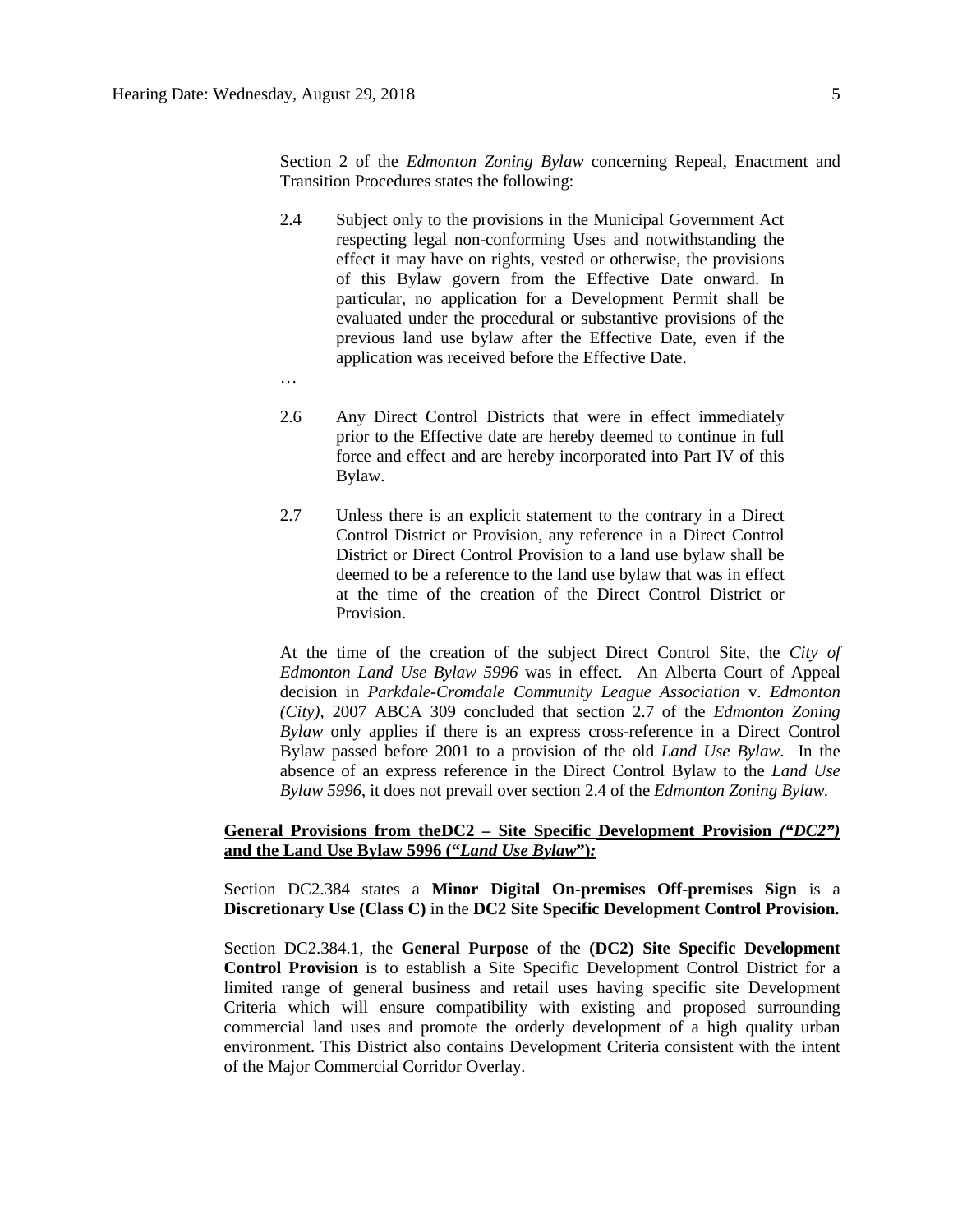DC2.384.4(q) states Signs may be allowed in this District in accordance with Schedule 79E and in accordance with the general provisions of Section 79.1 to 79.9, inclusive, of the *Land Use Bylaw 5996*.

Schedule 79E.1(1) of the *Land Use Bylaw* 5996 states the following Signs shall be allowed, subject to the Sign Regulations of this Schedule:

- a) …
- b) …
- c) Awning, Canopy, Under-canopy, Fascia, Freestanding, Projecting and Window, On-premise Business Identification Signs and On-premise Changeable Copy and Local Advertising Signs;
- d) …
- e) …
- f) Fascia and Freestanding General Advertising Signs;
- g) …
- h) …

Schedule 79E.2(1) of the *Land Use Bylaw 5996* states all On-premise Business Identification, Changeable Copy and Local Advertising Signs shall comply with the general regulations for On-premise Signs of Section 79.7, subject to the following additional regulations and exceptions:

- a) the maximum Height of a Freestanding Sign shall be:
	- i. 8 metres (26.2 feet) for a business premise or multiple occupancy business development having a frontage of at least 30 metres (98.4 feet) but not greater than 60 metres (196.8 feet);
	- ii. 10 metres (32.8 feet) for a business premise or multiple occupancy business development having a frontage greater than 60 metres (196.8 feet); and
	- iii. where a Freestanding Sign is located adjacent to a public roadway having a posted traffic speed of 70 kilometres/hour (43.5 miles/hour) or greater, the maximum allowable sign Height set out in Clauses (i) and (ii) above shall be increased by 2 metres (6.6 feet).
- **b) the allowable Sign area for a Freestanding Sign located adjacent to a public roadway having a posted traffic speed of 70 kilometres/hour (43.5 miles/hour) or greater shall be 0.4 square metres (4.3 square feet) for each lineal metre (3.3 feet) of frontage where the Sign is to be erected;**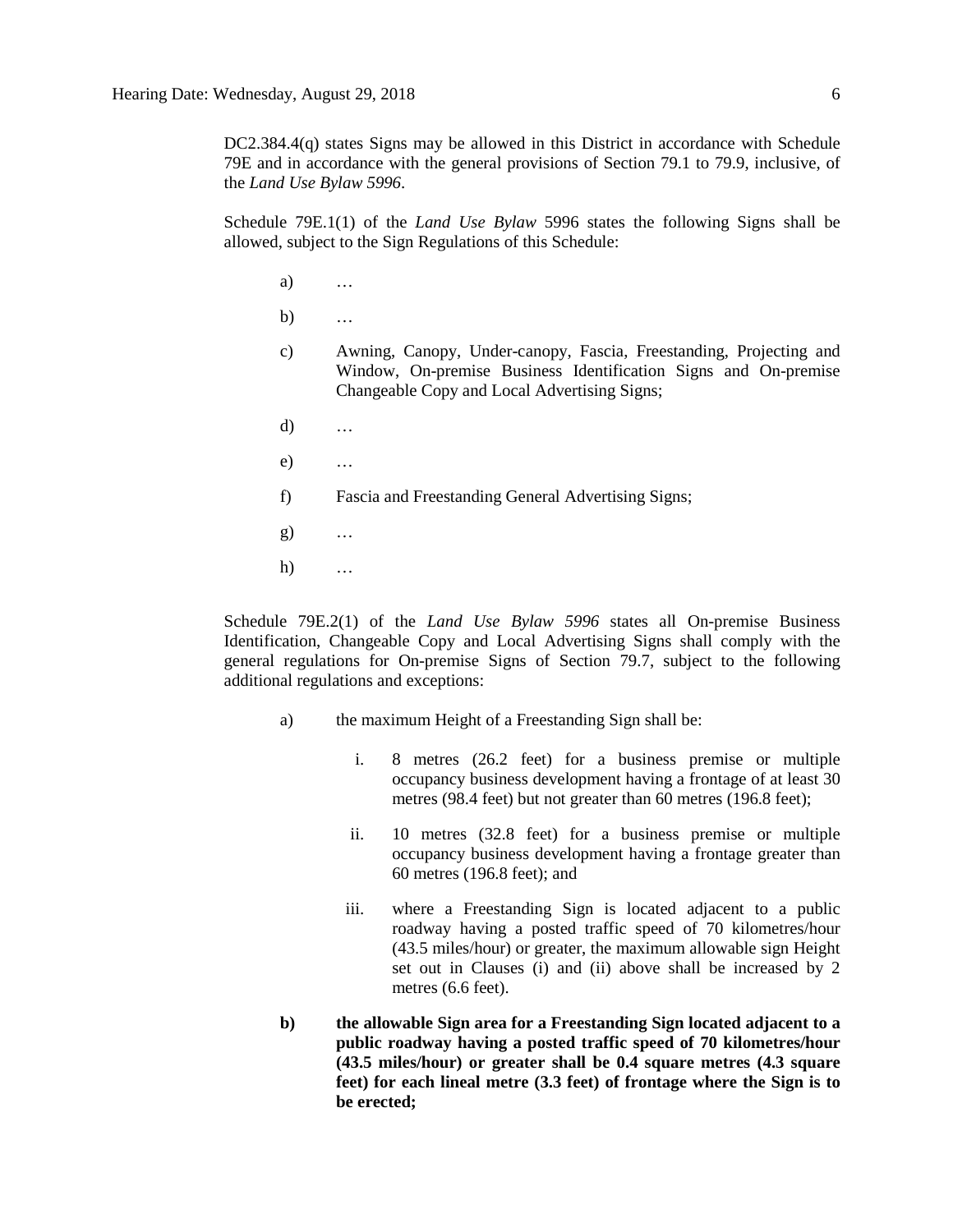- **c) the maximum area of a Freestanding Sign shall be 24 square metres (258.3 square feet) except that where the Sign is located adjacent to a public roadway having a posted traffic speed of 70 kilometres/hour (43.5 miles/hour) or greater, the maximum area shall be 30 square metres (322.9 square feet);**
- d) Freestanding Signs shall be allowed to rotate where the rotation is designed to expose sign faces with different copy;
- e) where a site is adjacent to a public roadway designated as a Highway Entrance Route or Limited Access Route in Section 79.5, the additional regulations of that Section for Business Identification Signs shall apply; and
- **f) Running Lights and animated graphics shall be allowed only on Fascia, Canopy or Projecting Signs on business premises used for Drive-in Food Services, Indoor Amusement Establishments, Hotels, Motels, Major or Minor Eating and Drinking Establishments and Spectator Entertainment Establishments.**

Under Section 9.2(2) of the *Land Use Bylaw 5996*, **Animated Sign** means any sign or portion of a sign having moving parts or electronically controlled colour changes which depict action or give motion to the sign. Animated Sign does not include Flashing Signs, Rotating Signs, signs with accessory running lights or flashing lights, or electronically controlled Changeable Copy Signs such as those showing time and temperature displays.

Under Section 9.2(6) of the *Land Use Bylaw 5996*, **Business Identification Sign** means a sign identifying the name, dealer, franchise association, primary function, product or service of the commercial activity conducted on the premises, and may include local advertising and changeable copy.

Under Section 9.2(8) of the *Land Use Bylaw 5996*, **Changeable Copy Sign** means a permanent On-premise Sign or portion of such a sign on which copy can be readily changed manually through the utilization of attachable characters, or automatically through the electronic switching of lamp banks or illuminated tubes. Changeable Copy Signs include mechanically controlled time and temperature displays.

Under Section 9.2(15) of the *Land Use Bylaw 5996*, **Freestanding Sign** means any sign supported independently of a building and permanently fixed to the ground.

Under Section 9.2(16) of the *Land Use Bylaw 5996*, **General Advertising Sign** means a sign which directs attention to a business, activity, product, service or entertainment which cannot be considered as the principal products sold nor a principal business, activity, entertainment or service provided on the premises where the sign is displayed

and general advertising has a similar meaning. Typical General Advertising Signs includes Billboards and Junior Panels as defined in this Bylaw.

Under Section 9.2(21) of the *Land Use Bylaw 5996*, **Local Advertising Sign** means a sign or portion of a sign on which the copy refers only to products or merchandise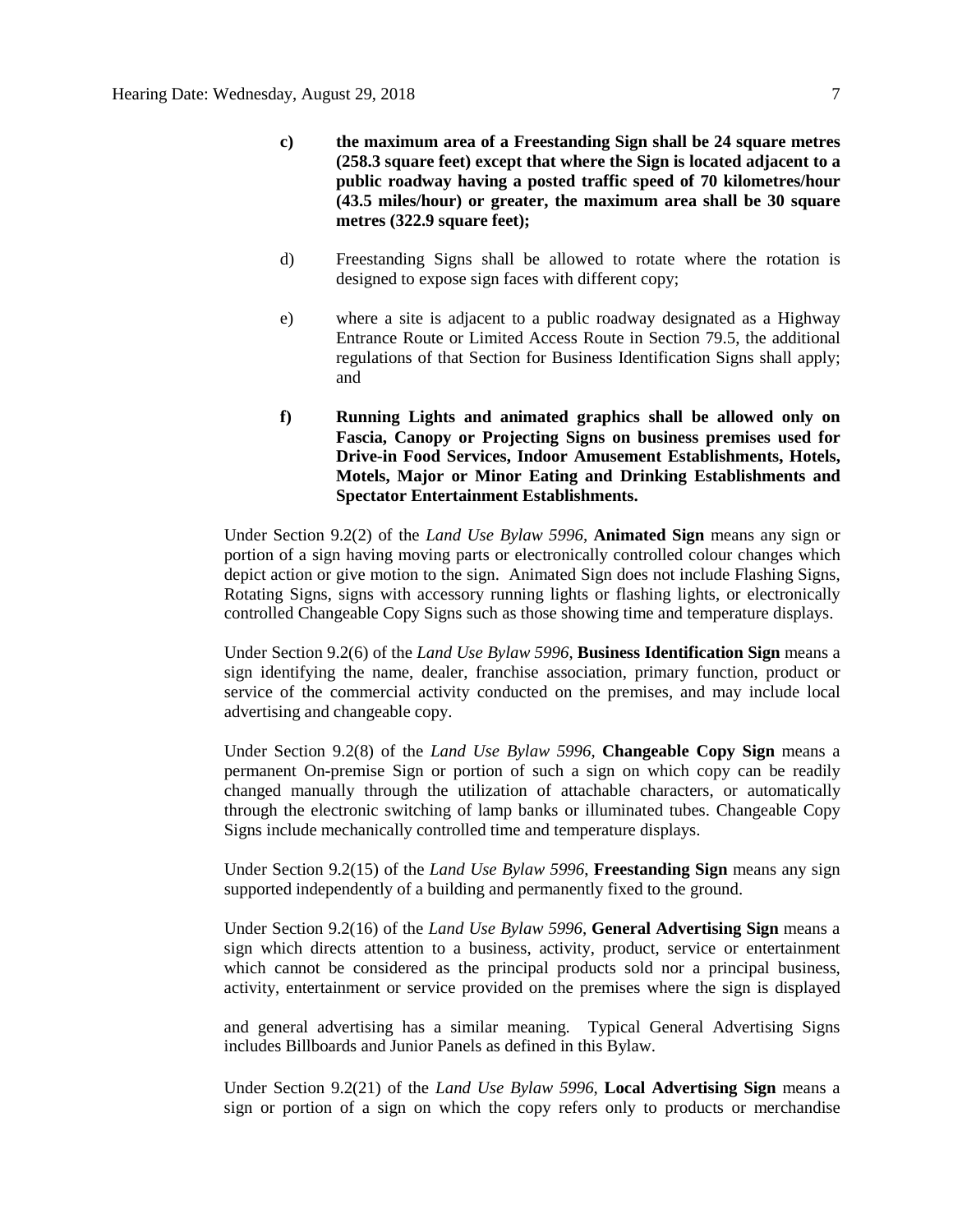produced, offered for sale or obtainable at the premises on which the sign is displayed and which are related to the principal function of such premises, and local advertising has a similar meaning.

Under Section 9.2(25) of the *Land Use Bylaw 5996*, **On-premise Sign** means a sign identifying or advertising a business, activity, service or product located on the premises where the sign is erected. On-premise Signs includes signs erected on a site to provide warning or direction to persons entering upon the site.

## *Discretionary Use - Complaints*

Section DC2.384.4(q) states that Signs may be allowed in this District in accordance with Schedule 79E and in accordance with the general provisions of Section 79.1 to 79.9, inclusive, of the *Land Use Bylaw 5996*.

Section 14, Development Classes, of the *Land Use Bylaw 5996* states that the following classes of development are hereby established:

- 1) Class O No Development Permit Required;
- 2) Class A Minor Permitted Use;
- 3) Class B Permitted Use;
- **4) Class C - Discretionary Use**; and
- 5) Class D Design Review.

Section 14.4 of the *Land Use Bylaw 5996* states that the developments in this Class are those involving the exercise of discretion by the Development Officer. Upon receipt of an application in its final form for development within this Class, the Development Officer shall examine the application to determine its conformity with the regulations of this Bylaw and the provisions of any applicable Statutory Plan. The Development

Officer, using discretion, may refuse or approve, permanently or for a limited time period, with or without conditions, an application for development within this Class. This Class shall include:

- 1) all Discretionary Use developments; and
- 2) all major developments within Direct Control Districts except those defined as Class D.

(…)

#### **Class C shall also include the following sign uses and developments:**

a) comprehensive Sign Design Plans, as defined in Section 79.6 of this Bylaw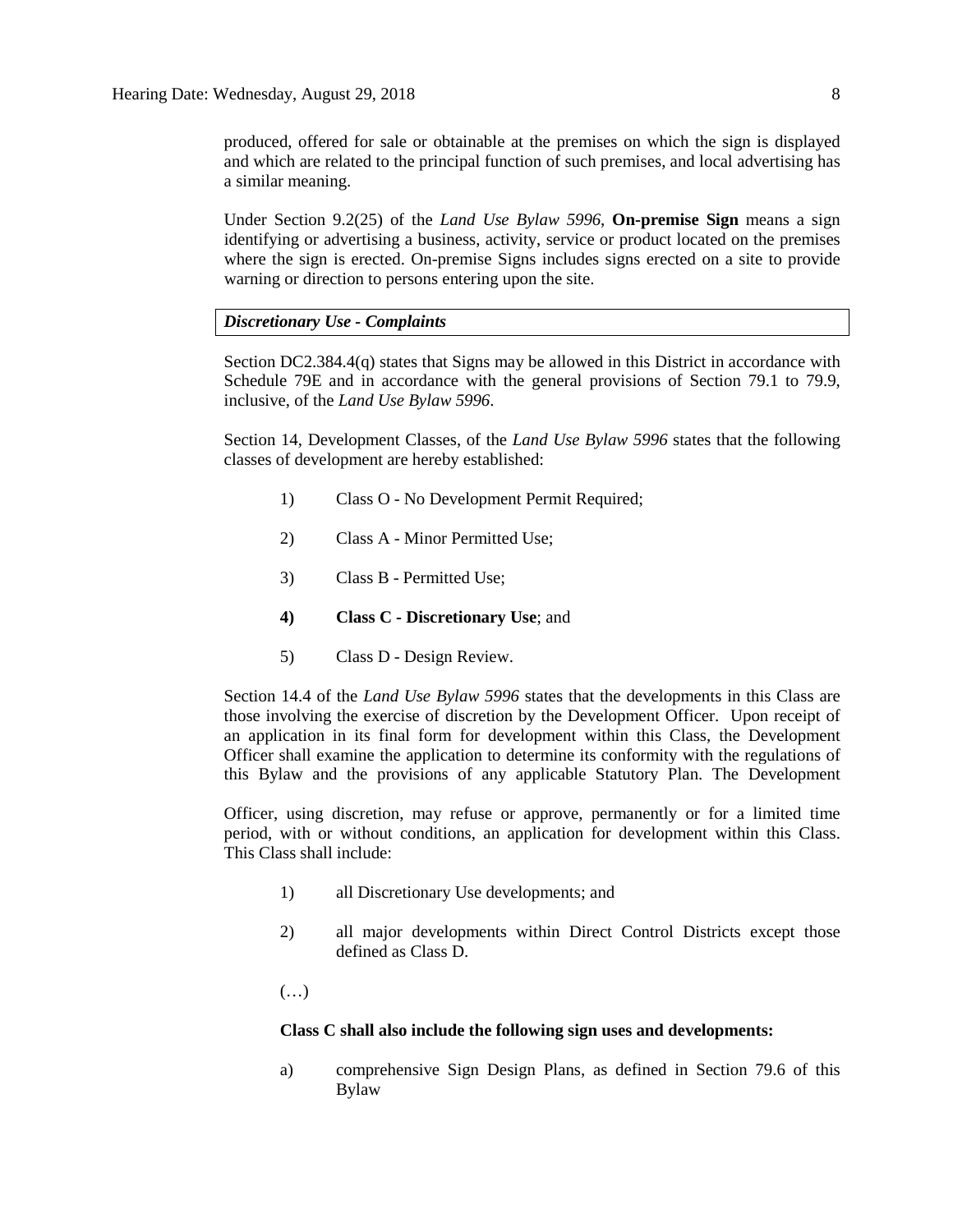## **Development Officer's Determination**

The proposed development, Freestanding General Advertising and On-premises Local Advertising Sign (Minor Digital On-premises Off-premises Sign) is listed as Discretionary Use (Class C)(reference DC2(384) and LUB 5996 Section 14.4).

In the opinion of the Development Officer, that the previous conditional approval with a limited time of five years was in place to monitor the impacts of the sign, during this time, the City received two complaints that the Sign adversely impacts the surrounding amenities. As such it is the opinion of the Development Officer that an approval of the same Discretionary Use will continue to negatively impact adjacent and surrounding properties.

Note: The Development Officer considers the existing sign a Freestanding General Advertising and On-premises Local Advertising Sign in accordance with the Subdivision Development Appeal Board decision (SDAB-D-13-052), and therefore the proposed Sign is also deemed to be the same Discretionary Use (Class C) [unedited]

# *Illumination*

Section 79.8(1)(e) of the *Land Use Bylaw 5996* states that General Advertising Signs may be illuminated provided that the lighting is concealed or shielded to minimize glare.

#### **Development Officer's Determination**

General advertising signs may be illuminated provided that the lighting is concealed or shielded to minimize glare. (Reference Section 79.8(1)(e))

During the five year time limit of the previous permit the City of Edmonton has received two complaints in regards to the excessive brightness of the existing Digital Sign. It is the opinion of the development officer that the previous limited approval of five years was granted for this purpose and that the complaints show that the proposed Sign adversely impacts the surrounding amenities. [unedited]

# *Freestanding Sign Area*

Section 79E.2(1)(c) of the *Land Use Bylaw 5996* states that the maximum area of a Freestanding Sign shall be 24 square metres (258.3 sq. ft.) except that where the Sign is located adjacent to a public roadway having a posted traffic speed of 70 km/hr (43.5 mph) or greater, the maximum area shall be 30 square metres (322.9 sq. ft.).

#### **Development Officer's Determination**

The maximum area of a freestanding sign shall be 24 m2 (258.3 sq. ft.) except that where the sign is located adjacent to a public roadway having a posted traffic speed of 70 km/hr (43.5 mph) or greater, the maximum area shall be 30 m2 (322.9 sq. ft.); (Reference Section 79E.2(1)(c))

Proposed: 46 m2 Exceeds by: 16 m2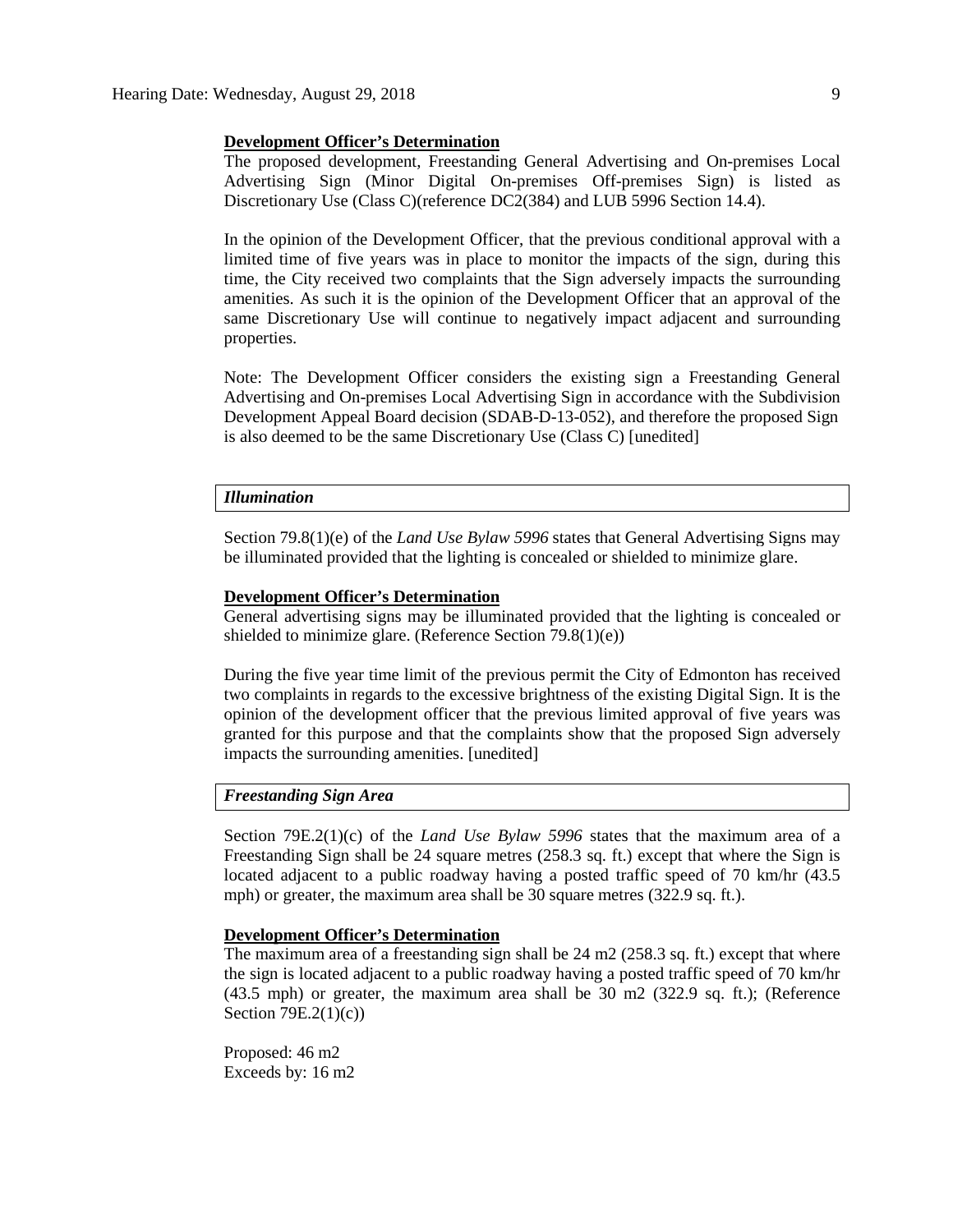There is an existing Freestanding On-premise Sign (The Station Liquor Cellar) that is 15m2 and in the opinion of the Development Officer, a variance to the area of the proposed sign does not enhance the appearance of the Site. [unedited]

# *Setback*

Section DC2.384.4(c) states that the a minimum building Setback of 14 metres shall be provided adjacent to St. Albert Trail. At the discretion of the Development Officer, this minimum building Setback requirement may be reduced to the minimum applicable landscaped Yard requirement specified by this District where:

- i. the proposed development, or the proposed development in conjunction with any existing development, does not exceed a gross floor area of 1,000 sq. metres or 7 metres in Height; or
- ii. where the proposed development lies adjacent to an existing service road, provided that landscaping and building treatments minimize the perception of massing and create a high standard of building appearance.

#### **Development Officer's Determination**

A minimum building Setback of 14 m shall be provided adjacent to St. Albert Trail. (Reference DC2.384.4(c))

Proposed: 1.3 m Deficient by: 12. 7 m [unedited]

#### *Radial Distance*

Section 79.5(1)(c) of the *Land Use Bylaw 5996* states that the minimum radial distance between General Advertising Signs facing the same traffic direction along a Highway Entrance Route or Limited Access Route shall be 300 metres (984.0 ft.).

#### **Development Officer's Determination**

The minimum radial distance between general advertising signs facing the same traffic direction along a Highway Entrance Route or Limited Access Route shall be 300 m (984ft.). (Reference Section 79.5(1)(c))

Sign Location: 14229 - MARK MESSIER TRAIL NW Proposed Separation Distance: 224 m Deficient by: 76 m

Separation Distance: 14640 - 137 AVENUE NW Proposed Separation Distance: 249 m Deficient by: 51 m

The Zoning Bylaw establishes the separation distances between digital signs and off premises signs to prevent the proliferation of such signs. [unedited]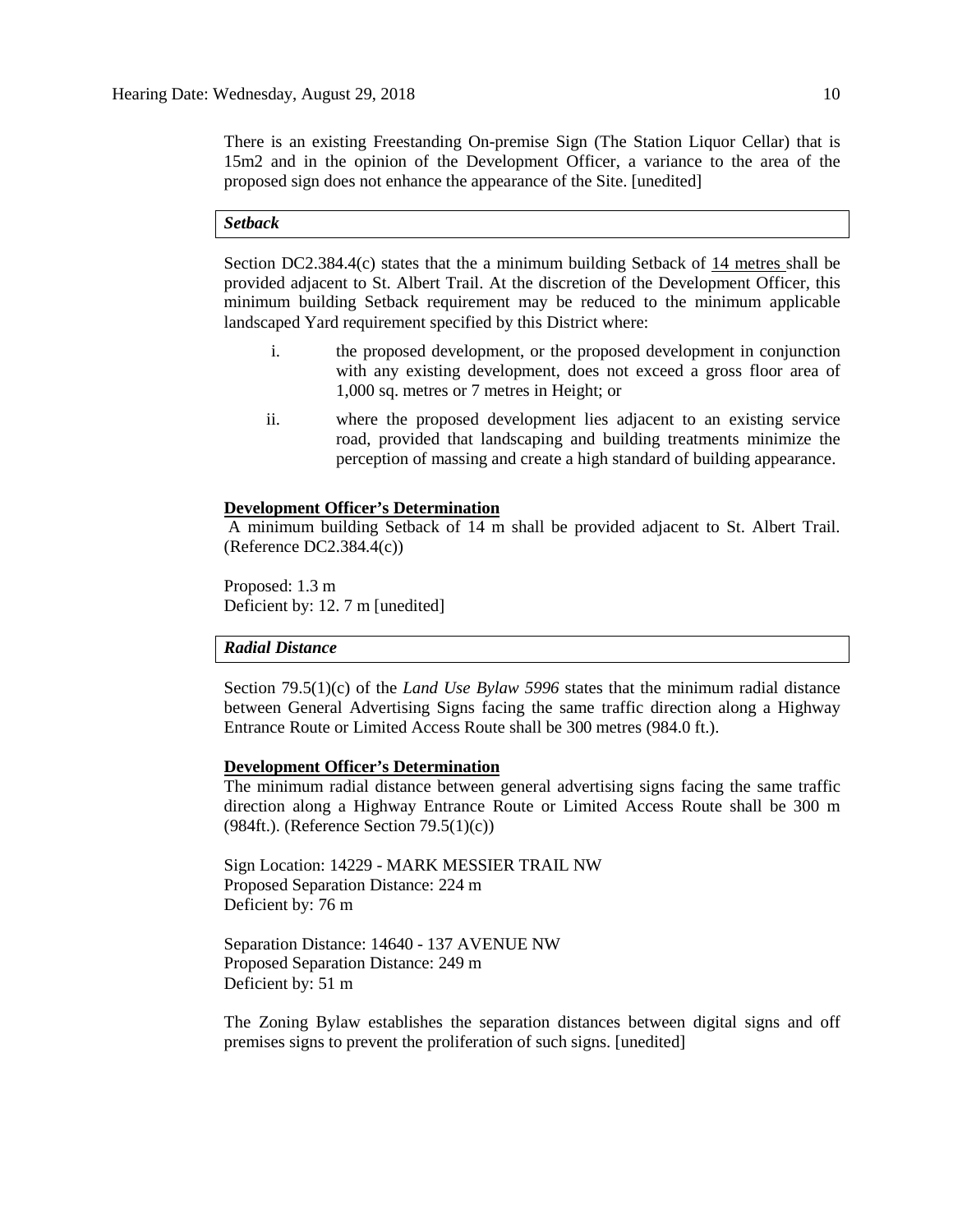| <b>Application Number</b> | <b>Description</b>          | <b>Decision</b>                  |
|---------------------------|-----------------------------|----------------------------------|
| SDAB-D-13-052             | To construct a freestanding | April 18, 2013; The appeal is    |
|                           | On-premises Off-premises    | ALLOWED and the decision         |
|                           | Sign (Digital Off-premises  | of the Development Authority     |
|                           | Sign- Alberta Truck and     | is<br>REVOKED.<br>The            |
|                           | Auto Liquidators)           | development is GRANTED as        |
|                           |                             | applied to the Development       |
|                           |                             | Authority, subject<br>to         |
|                           |                             | CONDITIONS and<br>the            |
|                           |                             | following two VARIANCES:         |
|                           |                             | The maximum allowable Sign       |
|                           |                             | Area was varied to allow an      |
|                           |                             | excess of 14.68 square metres;   |
|                           |                             | minimum required<br>the          |
|                           |                             | Setback is varied to allow a     |
|                           |                             | deficiency of 13.7 metres $\Box$ |

*Previous Subdivision and Development Appeal Board Decision*

# Notice to Applicant/Appellant

Provincial legislation requires that the Subdivision and Development Appeal Board issue its official decision in writing within fifteen days of the conclusion of the hearing.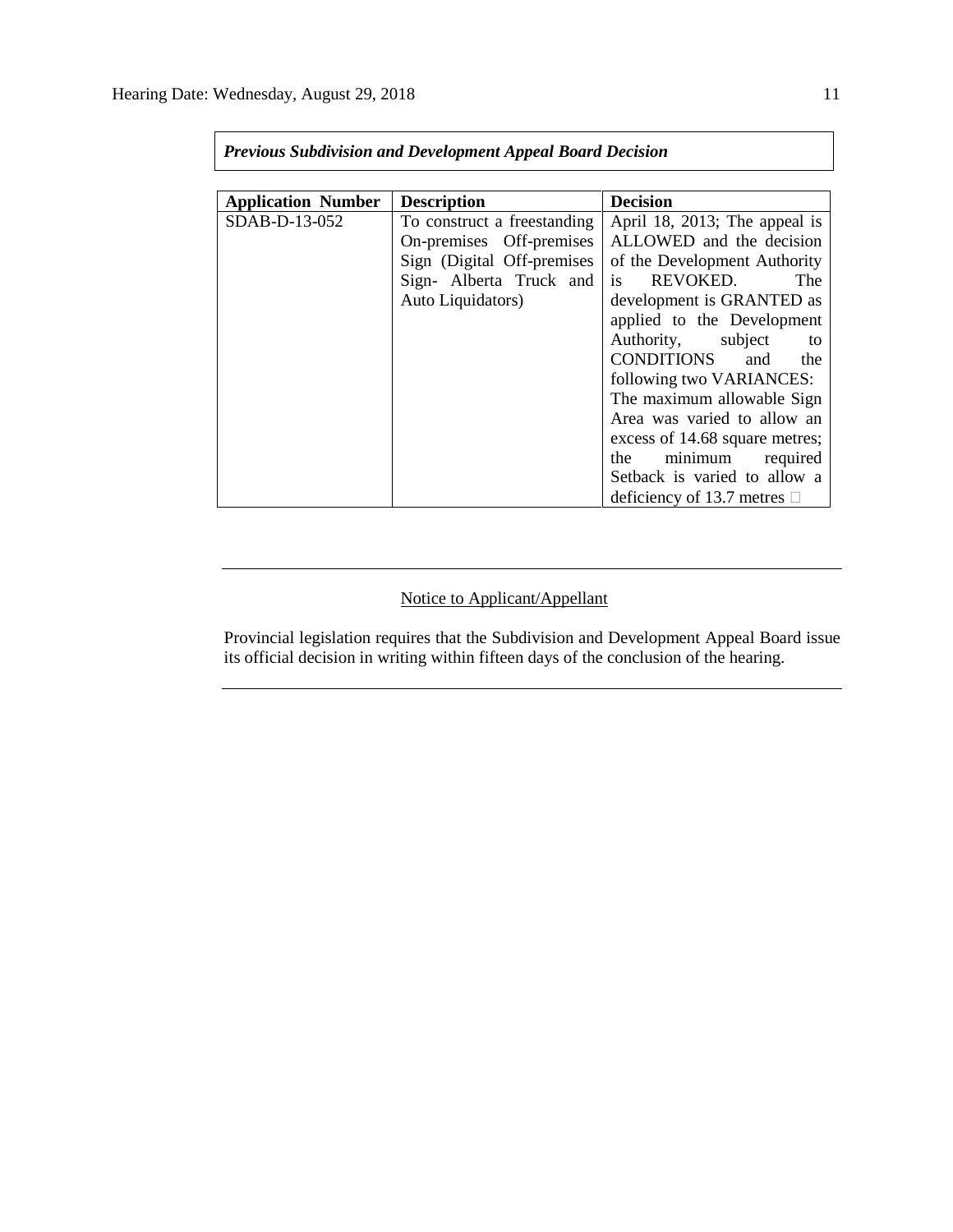| <b>different</b>                                                                                | Project Number: 278508526-001<br><b>Application Date:</b><br>APR 03, 2018<br>Printed:<br>August 2, 2018 at 3:38 PM<br><b>Application for</b><br>Page:<br>$1$ of $3$ |
|-------------------------------------------------------------------------------------------------|---------------------------------------------------------------------------------------------------------------------------------------------------------------------|
|                                                                                                 | <b>Sign Combo Permit</b>                                                                                                                                            |
| This document is a Development Permit Decision for the development application described below. |                                                                                                                                                                     |
| <b>Applicant</b>                                                                                | Property Address(es) and Legal Description(s)                                                                                                                       |
|                                                                                                 | 14211 - MARK MESSIER TRAIL NW                                                                                                                                       |
|                                                                                                 | Plan 4577TR Lot 7A                                                                                                                                                  |
|                                                                                                 |                                                                                                                                                                     |
| <b>Scope of Application</b>                                                                     | To install (1) Minor Digital On-premises Off-premises Freestanding Sign (Edmonton Truck & Auto).                                                                    |
| <b>Permit Details</b>                                                                           |                                                                                                                                                                     |
|                                                                                                 |                                                                                                                                                                     |
| ASA Sticker No./Name of Engineer:<br>Construction Value: 30000                                  | <b>Class of Permit:</b><br><b>Expiry Date:</b>                                                                                                                      |
|                                                                                                 |                                                                                                                                                                     |
| Fascia Off-premises Sign: 0                                                                     | Freestanding Off-premises Sign: 0                                                                                                                                   |
| Fascia On-premises Sign: 0                                                                      | Freestanding On-premises Sign: 0                                                                                                                                    |
| Roof Off-premises Sign: 0                                                                       | Projecting Off-premises Sign: 0                                                                                                                                     |
| Roof On-premises Sign: 0                                                                        | Projecting On-premises Sign: 0                                                                                                                                      |
| Minor Digital On-premises Sign: 0                                                               | Replacement Panel on Existing Sign: 0                                                                                                                               |
| Minor Digital Off-premises Sign: 0                                                              | Comprehensive Sign Design: 0                                                                                                                                        |
| Minor Digital On/Off-premises Sign: 1                                                           | Major Digital Sign: 0                                                                                                                                               |
| I/We certify that the above noted details are correct.                                          |                                                                                                                                                                     |
| Applicant signature:                                                                            |                                                                                                                                                                     |
| <b>Development Application Decision</b><br>Refused<br><b>Issue Date: Jul 16, 2018</b>           | Development Authority: MERCIER, KELSEY                                                                                                                              |
|                                                                                                 | THIS IS NOT A PERMIT                                                                                                                                                |
|                                                                                                 |                                                                                                                                                                     |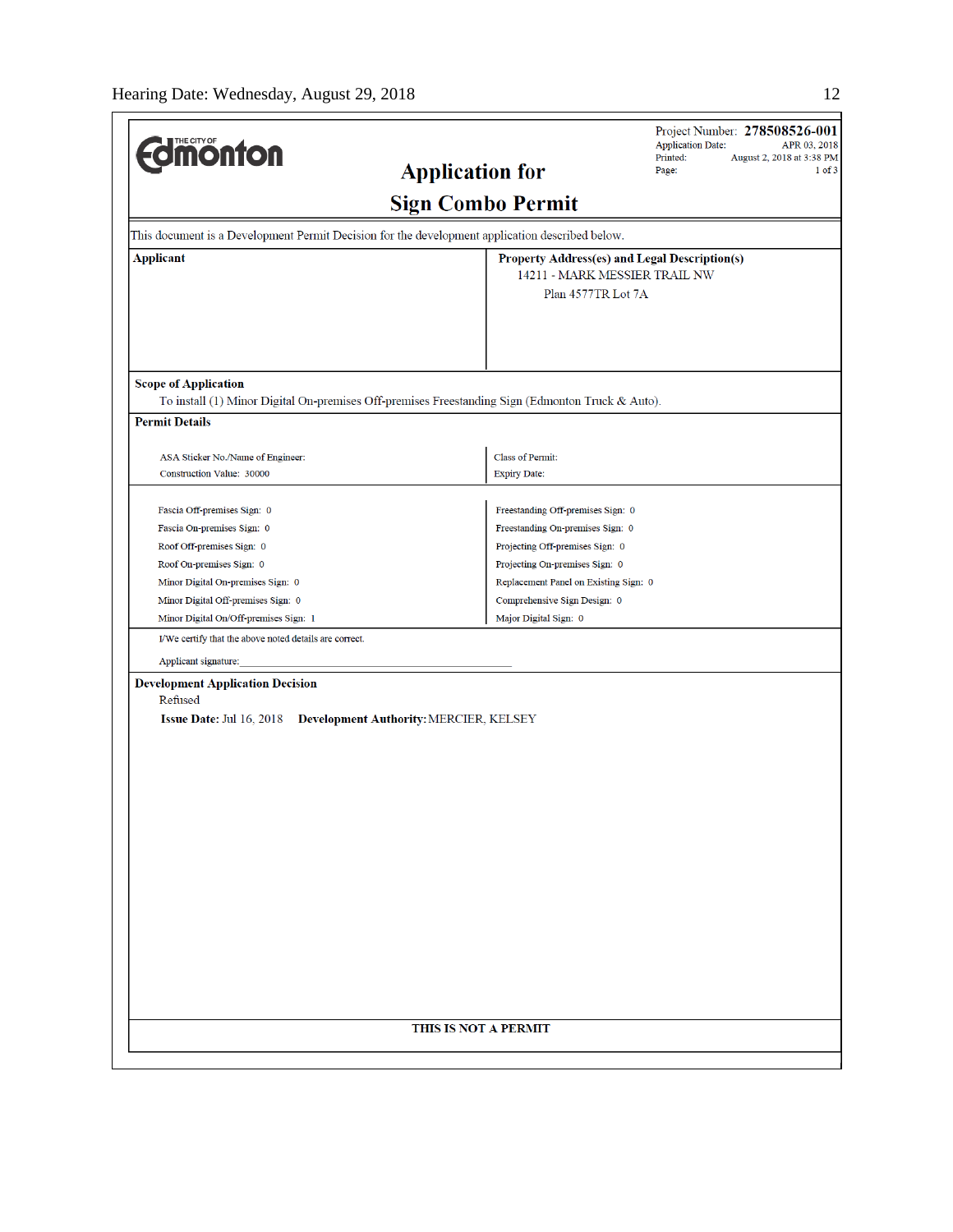$\overline{a}$ 

| <b>Jmonton</b>                                                                                                                                                                                                                                                                                                                                                                                                                                                          | <b>Application Date:</b><br>APR 03, 2018<br>Printed:<br>August 2, 2018 at 3:38 PM |
|-------------------------------------------------------------------------------------------------------------------------------------------------------------------------------------------------------------------------------------------------------------------------------------------------------------------------------------------------------------------------------------------------------------------------------------------------------------------------|-----------------------------------------------------------------------------------|
| <b>Application for</b>                                                                                                                                                                                                                                                                                                                                                                                                                                                  | Page:                                                                             |
| <b>Sign Combo Permit</b>                                                                                                                                                                                                                                                                                                                                                                                                                                                |                                                                                   |
| <b>Reason for Refusal</b>                                                                                                                                                                                                                                                                                                                                                                                                                                               |                                                                                   |
| 1. The proposed development, Freestanding General Advertising and On-premises Local Advertising Sign (Minor Digital On-<br>premises Off-premises Sign) is listed as Discretionary Use (Class C)(reference DC2(384) and LUB 5996 Section 14.4).                                                                                                                                                                                                                          |                                                                                   |
| In the opinion if the Development Officer, that the previous conditional approval with a limited time of five years was in place to<br>monitor the impacts of the sign, during this time, the City received two complaints that the Sign adversely impacts the surrounding<br>amenities. As such it is the opinion of the Development Officer that an approval of the same Discretionary Use will continue to<br>negatively impact adjacent and surrounding properties. |                                                                                   |
| Note: The Development Officer considers the existing sign a Freestanding General Advertising and On-premises Local Advertising<br>Sign in accordance with the Subdivision Development Appeal Board decision (SDAB-D-13-052), and therefore the proposed Sign<br>is also deemed to be the same Discretionary Use (Class C).                                                                                                                                              |                                                                                   |
| 2. General advertising signs may be illuminated provided that the lighting is concealed or shielded to minimize glare. (Reference<br>Section 79.8(1)(e))                                                                                                                                                                                                                                                                                                                |                                                                                   |
| During the five year time limit of the previous permit the City of Edmonton has received two complaints in regards to the excessive<br>brightness of the existing Digital Sign. It is the opinion of the development officer that the previous limited approval of five years<br>was granted for this purpose and that the complaints show that the proposed Sign adversely impacts the surrounding amenities.                                                          |                                                                                   |
| 3. The maximum area of a freestanding sign shall be 24 m2 (258.3 sq. ft.) except that where the sign is located adjacent to a public<br>roadway having a posted traffic speed of 70 km/hr (43.5 mph) or greater, the maximum area shall be 30 m2 (322.9 sq. ft.);<br>(Reference Section 79E.2(1)(c))                                                                                                                                                                    |                                                                                   |
| Proposed: 46 m2<br>Exceeds by: 16 m2                                                                                                                                                                                                                                                                                                                                                                                                                                    |                                                                                   |
| There is an existing Freestanding On-premise Sign (The Station Liquor Cellar) that is 15 m2 and in the opinion of the Development<br>Officer, a variance to the area of the proposed sign does not enhance the appearance of the Site.                                                                                                                                                                                                                                  |                                                                                   |
| 4. A minimum building Setback of 14 m shall be provided adjacent to St. Albert Trail. (Reference DC2.384.4(c))                                                                                                                                                                                                                                                                                                                                                          |                                                                                   |
| Proposed: 1.3 m<br>Deficient by: 12. 7 m                                                                                                                                                                                                                                                                                                                                                                                                                                |                                                                                   |
| 5. The minimum radial distance between general advertising signs facing the same traffic direction along a Highway Entrance<br>Route or Limited Access Route shall be 300 m (984 ft.). (Reference Section 79.5(1)(c))                                                                                                                                                                                                                                                   |                                                                                   |
| Sign Location: 14229 - MARK MESSIER TRAIL NW<br>Proposed Separation Distance: 224 m<br>Deficient by: 76 m                                                                                                                                                                                                                                                                                                                                                               |                                                                                   |
| Separation Distance: 14640 - 137 AVENUE NW<br>Proposed Separation Distance: 249 m<br>Deficient by: 51 m                                                                                                                                                                                                                                                                                                                                                                 |                                                                                   |
| The Zoning Bylaw establishes the separation distances between digital signs and off-premises signs to prevent the proliferation of<br>such signs.                                                                                                                                                                                                                                                                                                                       |                                                                                   |
| <b>Rights of Appeal</b><br>The Applicant has the right of appeal within 21 days after the date on which the decision is made, as outlined in Section 683<br>through 689 of the Municipal Government Act.                                                                                                                                                                                                                                                                |                                                                                   |
| <b>Fees</b>                                                                                                                                                                                                                                                                                                                                                                                                                                                             |                                                                                   |

#### THIS IS NOT A PERMIT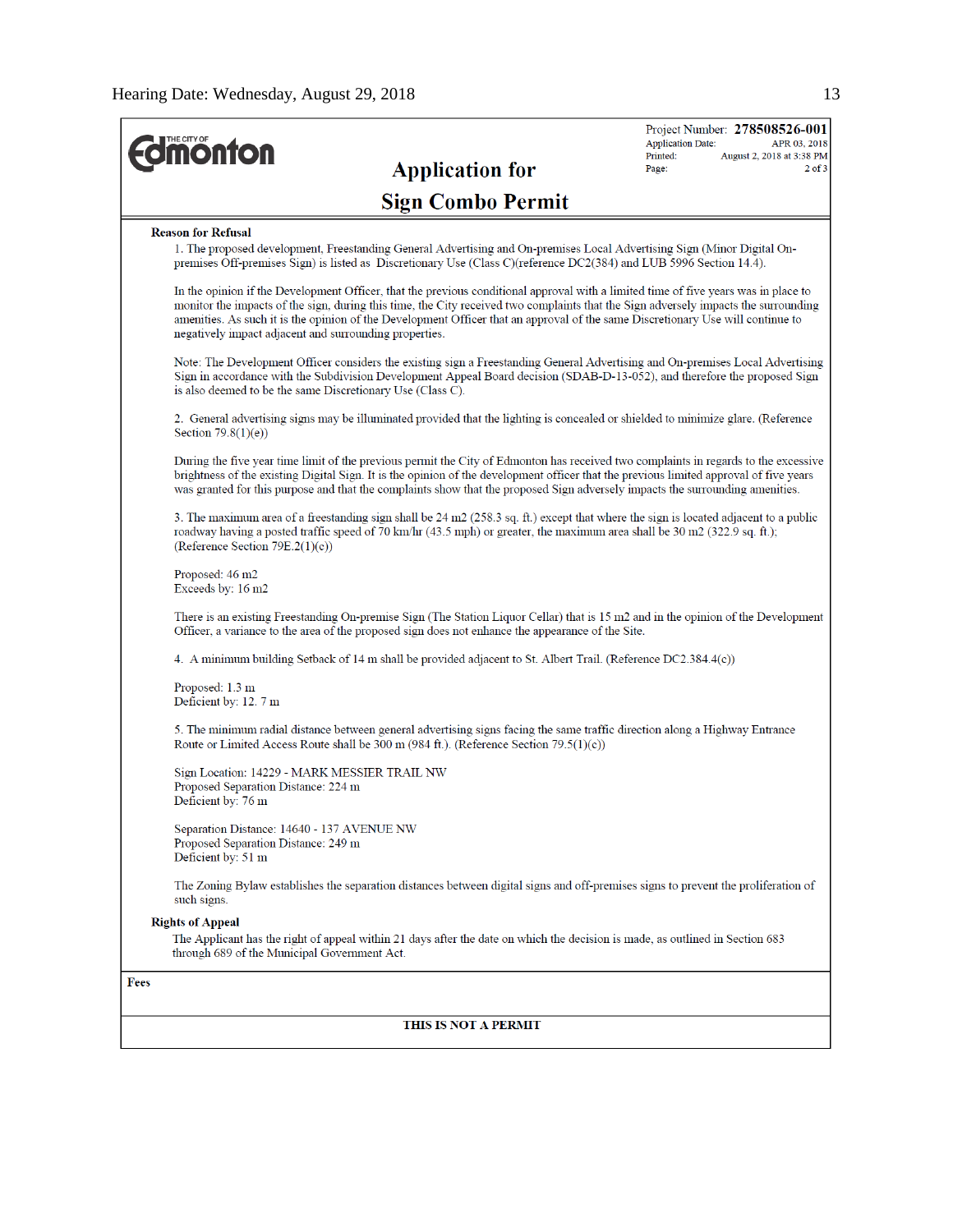



Site Location **Communist Contract Contract Contract Contract Contract Contract Contract Contract Contract Contract Contract Contract Contract Contract Contract Contract Contract Contract Contract Contract Contract Contract** 

N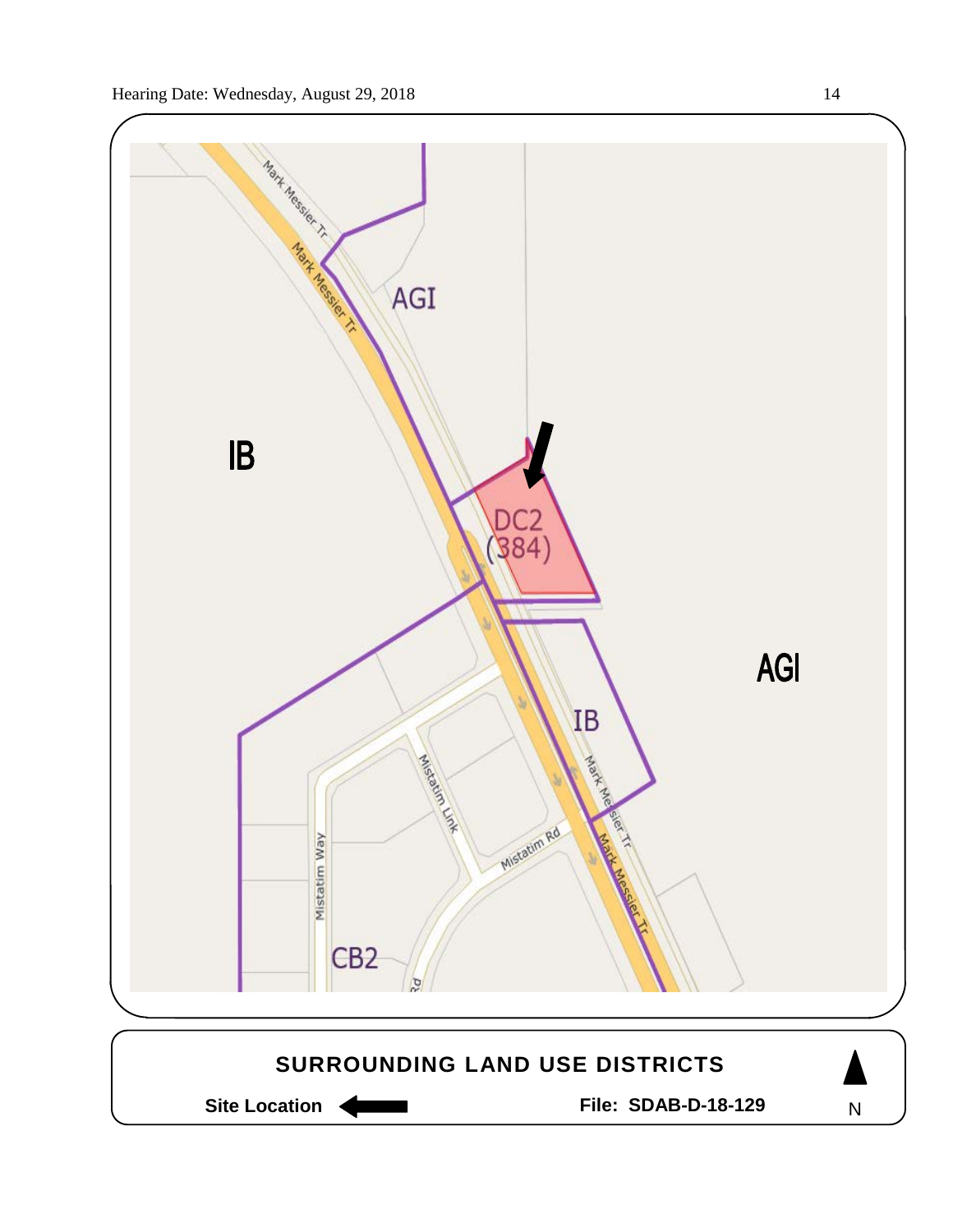#### AN APPEAL FROM THE DECISION OF THE DEVELOPMENT OFFICER

APPELLANT:

APPLICATION NO.: 280570374-001

APPLICATION TO: Construct a Single Detached House with veranda, attached Garage (vehicle access to 111 Avenue), balcony, fireplace, Basement development (NOT to be used as an additional Dwelling), and to

demolish a Single Detached House

| DECISION OF THE<br>DEVELOPMENT AUTHORITY: | Refused                        |
|-------------------------------------------|--------------------------------|
|                                           |                                |
| DECISION DATE:                            | July 30, 2018                  |
| <b>DATE OF APPEAL:</b>                    | August 1, 2018                 |
| <b>MUNICIPAL DESCRIPTION</b>              |                                |
| OF SUBJECT PROPERTY:                      | 7706 - Jasper Avenue NW        |
| <b>LEGAL DESCRIPTION:</b>                 | Plan 2282AN Blk 1 Lot 13       |
| ZONE:                                     | DC1-Direct Development Control |
|                                           | Provision (Area 3 Viewpoint)   |
| <b>OVERLAY:</b>                           | N/A                            |
| <b>STATUTORY PLAN:</b>                    | N/A                            |
|                                           |                                |

## *Grounds for Appeal*

The Appellant provided the following reasons for appealing the decision of the Development Authority:

> The development officer refuses the application because: 1) discretionary development; 2) The side setbacks are 1.5m instead of 2m. The reason we want to appeal are:

> 1. We have checked a few newly built house in the same ave within 200 meters, some of them are obviously over 7.5 meters in height but their side setbacks are less than 2m (about 1.5m) too. These houses include: 7736, 7802, 7826 and 7850 Jasper Ave. We will have the photos and site measurement for review in the appeal hearing.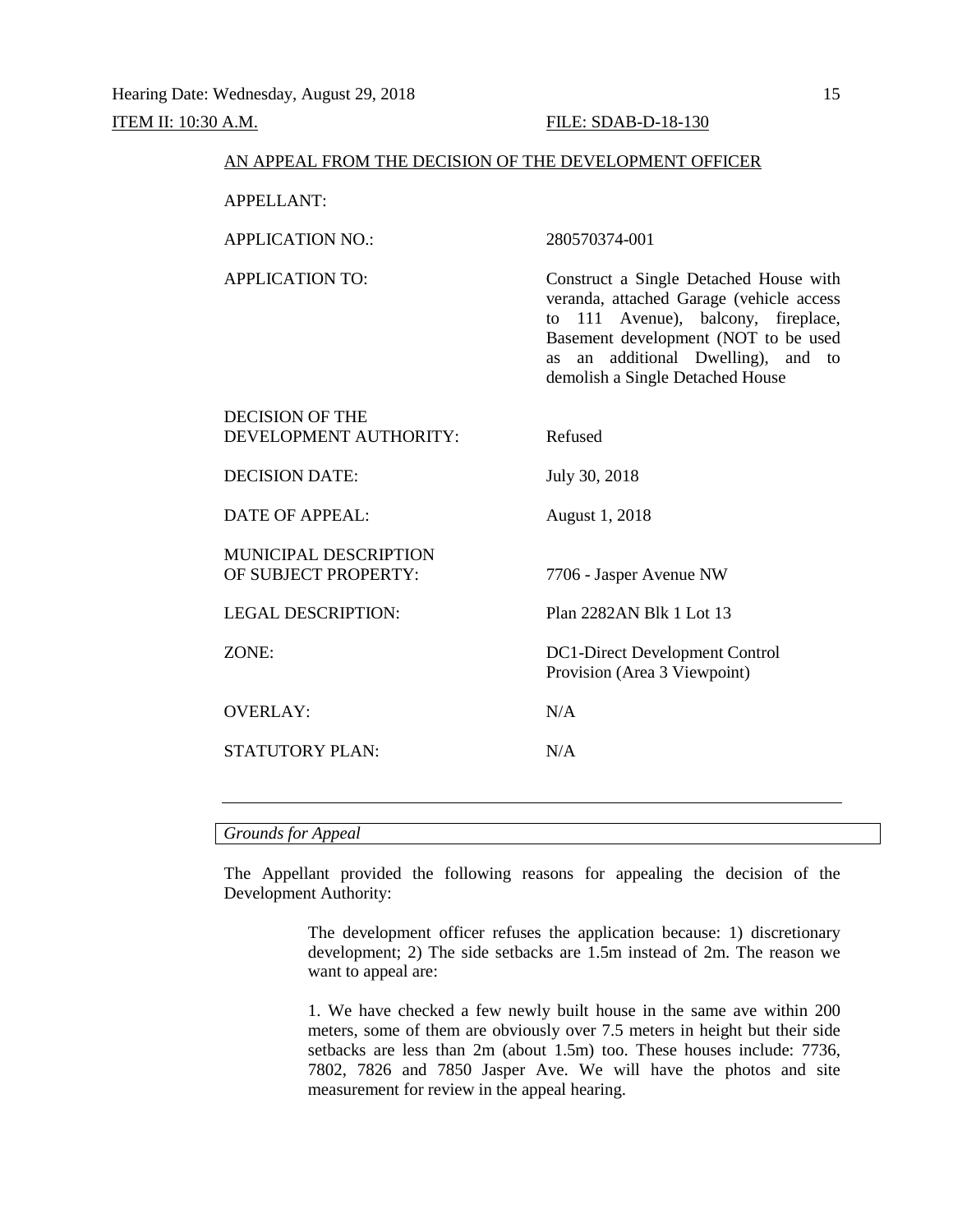2. That requirement is in the Zoning Bylaw, which is about 20 years ago, it is not that easy to find it in the City's website. The current is Zoning bylaw 12800, and our design follow all the requirements in bylaw 12800

*General Matters*

# **Appeal Information:**

The *Municipal Government Act*, RSA 2000, c M-26 states the following:

#### **Grounds for Appeal**

**685(1)** If a development authority

- (a) fails or refuses to issue a development permit to a person,
- (b) issues a development permit subject to conditions, or
- (c) issues an order under section 645,

the person applying for the permit or affected by the order under section 645 may appeal to the subdivision and development appeal board.

# **Appeals**

**686(1)** A development appeal to a subdivision and development appeal board is commenced by filing a notice of the appeal, containing reasons, with the board,

- (a) in the case of an appeal made by a person referred to in section 685(1)
	- (i) with respect to an application for a development permit,
		- (A) within 21 days after the date on which the written decision is given under section 642, […]

**685(4)** Despite subsections (1), (2) and (3), if a decision with respect to a development permit application in respect of a direct control district

- $(c)$  ...
- (d) is made by a development authority, the appeal is limited to whether the development authority followed the directions of council, and if the subdivision and development appeal board finds that the development authority did not follow the directions it may, in accordance with the directions, substitute its decision for the development authority's decision.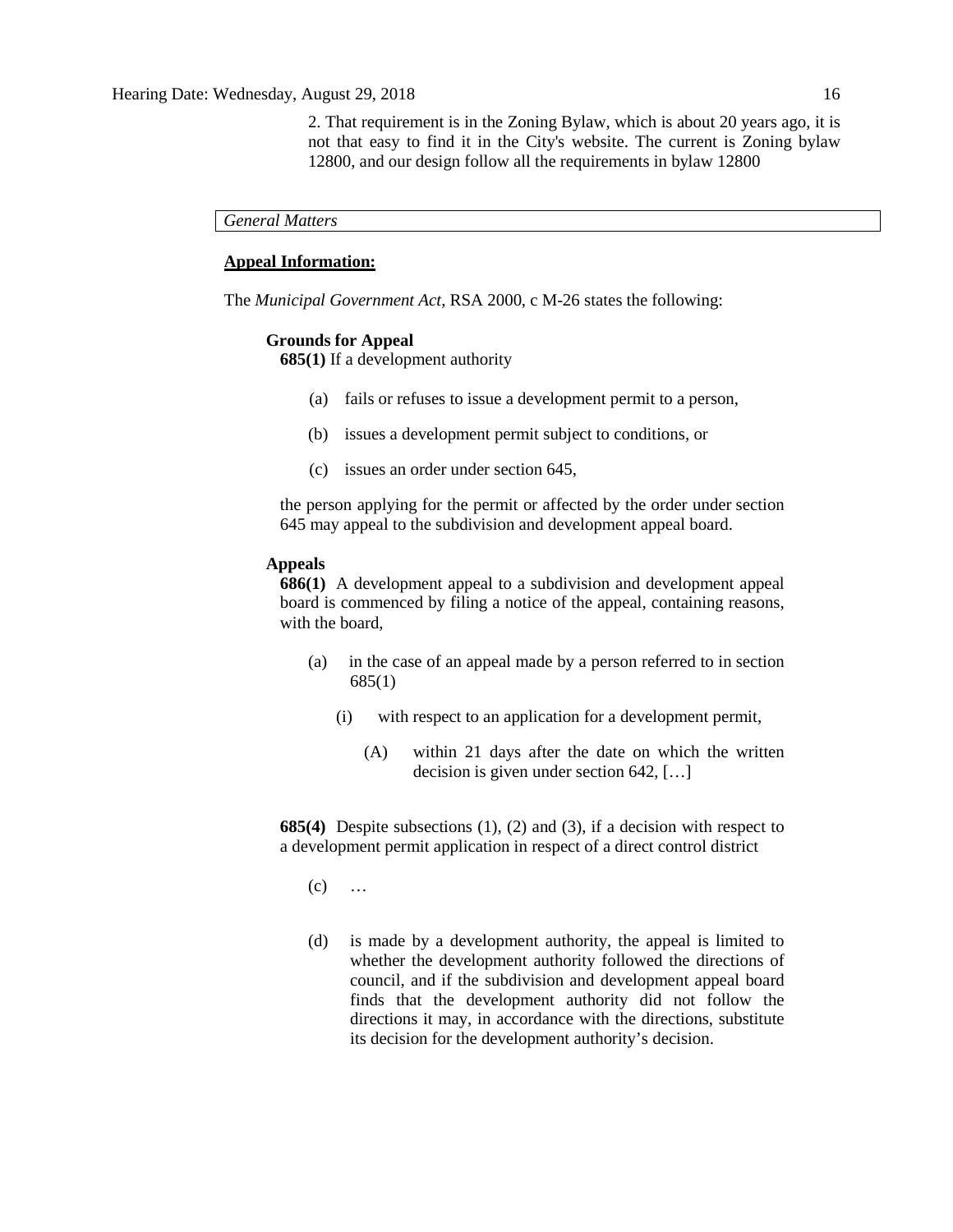Section 2 of the *Edmonton Zoning Bylaw* concerning Repeal, Enactment and Transition Procedures states the following:

2.4 Subject only to the provisions in the Municipal Government Act respecting legal non-conforming Uses and notwithstanding the effect it may have on rights, vested or otherwise, the provisions of this Bylaw govern from the Effective Date onward. In particular, no application for a Development Permit shall be evaluated under the procedural or substantive provisions of the previous Land Use Bylaw after the Effective Date, even if the application was received before the Effective Date.

…

- 2.6 Any Direct Control Districts that were in effect immediately prior to the Effective date are hereby deemed to continue in full force and effect and are hereby incorporated into Part IV of this Bylaw.
- 2.7 Unless there is an explicit statement to the contrary in a Direct Control District or Provision, any reference in a Direct Control District or Direct Control Provision to a land use bylaw shall be deemed to be a reference to the land use bylaw that was in effect at the time of the creation of the Direct Control District or Provision.

At the time of the creation of the subject Direct Control Site, the *City of Edmonton Land Use Bylaw 5996* was in effect. An Alberta Court of Appeal decision in *Parkdale-Cromdale Community League Association* v. *Edmonton (City),* 2007 ABCA 309 concluded that section 2.7 of the *Edmonton Zoning Bylaw* only applies if there is an express cross-reference in a Direct Control Bylaw passed before 2001 to a provision of the old *Land Use Bylaw*. In the absence of an express reference in the Direct Control Bylaw to the *Land Use Bylaw 5996*, it does not prevail over section 2.4 of the *Edmonton Zoning Bylaw.*

# **General Provisions from the DC1 (Area 3) – Viewpoint Direct Development Control District (Section 710, Land Use Bylaw) ("the** *DC1***")***:*

Under Section 11.17.2, the **Rationale**, for the **DC1**:

It is the intent of this Plan to provide a district to preserve and protect the low density family oriented housing function the area serves, and to recognize and protect the heritage resources and low density family-oriented residential functions which exist in this Sub-Area, to recognize the unique geography of the Viewpoint community, and to provide guidelines to stabilize and protect the character of this neighbourhood, in order to achieve the intent of Section 3.4 of this Plan. To accomplish this last objective, guidelines are set forward in this District which will control the design of new development and additions to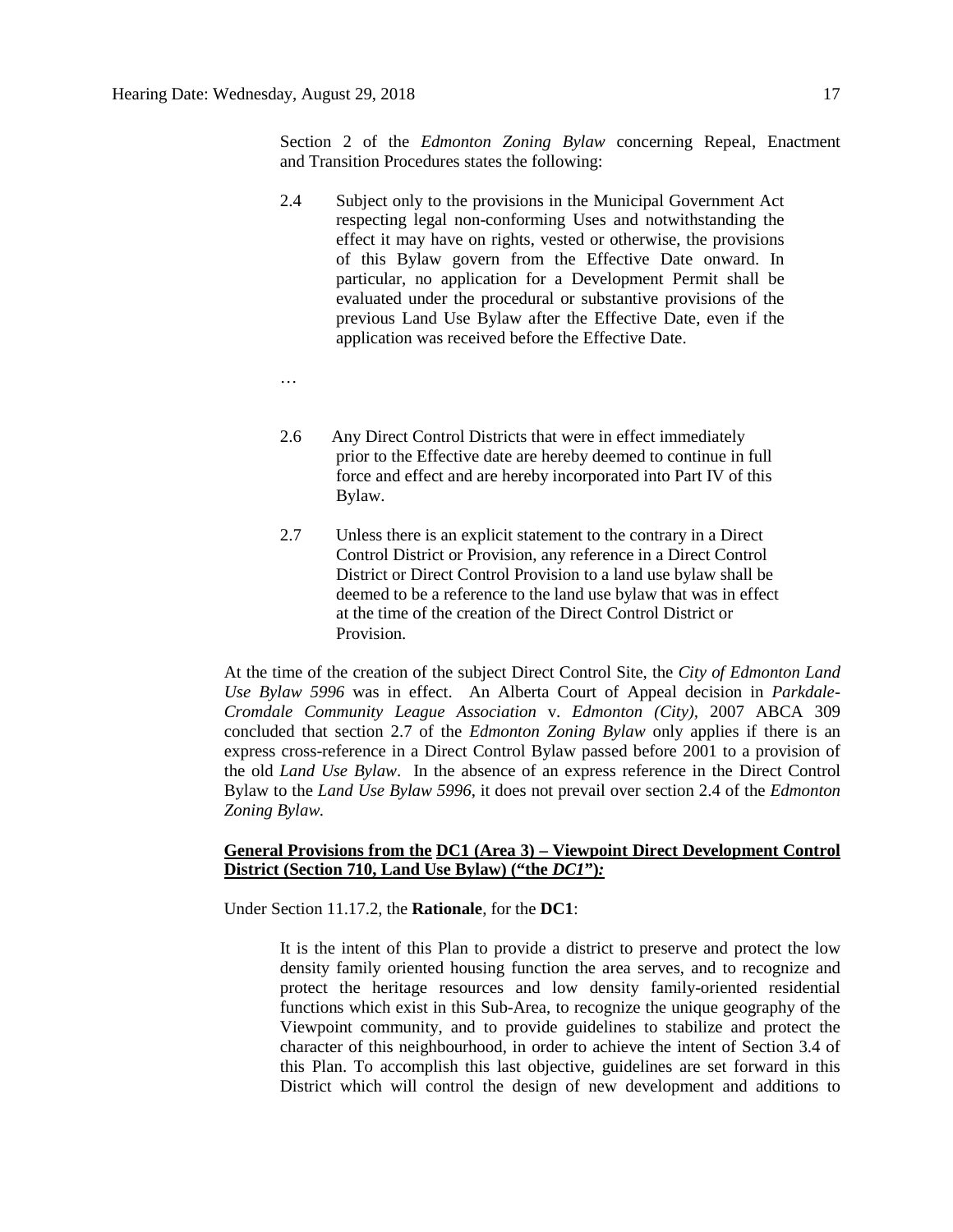existing development in a manner that ensures common design elements and building materials are utilized throughout the area.

#### *Use*

Under section 11.17.3.1, **Single Detached Housing**, is a **listed Use** in the DC1.

Single Detached Housing means development consisting of a building containing only one Dwelling, which is separate from any other Dwelling or building. Where a Secondary Suite is a Permitted or Discretionary Use Class in a District, a building which contains Single Detached Housing may also contain a Secondary Suite. This Use Class includes Mobile Homes which conform to Section 89 of this Bylaw (Land Use Bylaw Section 10.1.7)

# **Development Officer's Determination**

Discretionary Development - The Site is designated as a Direct Development Control Provision (DC1 - Bylaw 12800 and 6931). (Section 12.4 of Bylaw 12800 and Section 11 of Bylaw 5996).

#### *Side Setback*

# Section 11.17.4 Development Criteria

The following development criteria shall apply to the prescribed uses pursuant to Section 710.4 of the Land Use Bylaw:

#### 11.17.4.11

The minimum site and yard requirements shall be in accordance with the provisions of Section 140.4, Clauses (6) to (8), of the Land Use Bylaw. Notwithstanding this, the Development Officer may, at his discretion, reduce the minimum yard requirements further where one or more adjacent properties exhibit similar variations from the RF3 District regulations (Section 140, Land Use Bylaw), providing this creates no adverse impact on these properties, in accordance with Section 51.2 of the Land Use Bylaw.

Section 140.4(8)(a) of the *Land Use Bylaw* states Side Yards shall total at least 20 percent of the site width, but the requirement shall not be more than 6.0 metres (19.7 feet) with a minimum Side Yard of 1.2 metres (3.94 feet) except that the minimum Side Yard for buildings over 7.5 metres (24.6 feet) in Height shall be 2 metres (6.6 feet);

#### **Development Officer's Determination**

Reduced Side Setback - The distance from the house to the property line shared with 7712 Jasper Avenue NW (west side lot line) is 1.5m instead of 2.0m. The distance from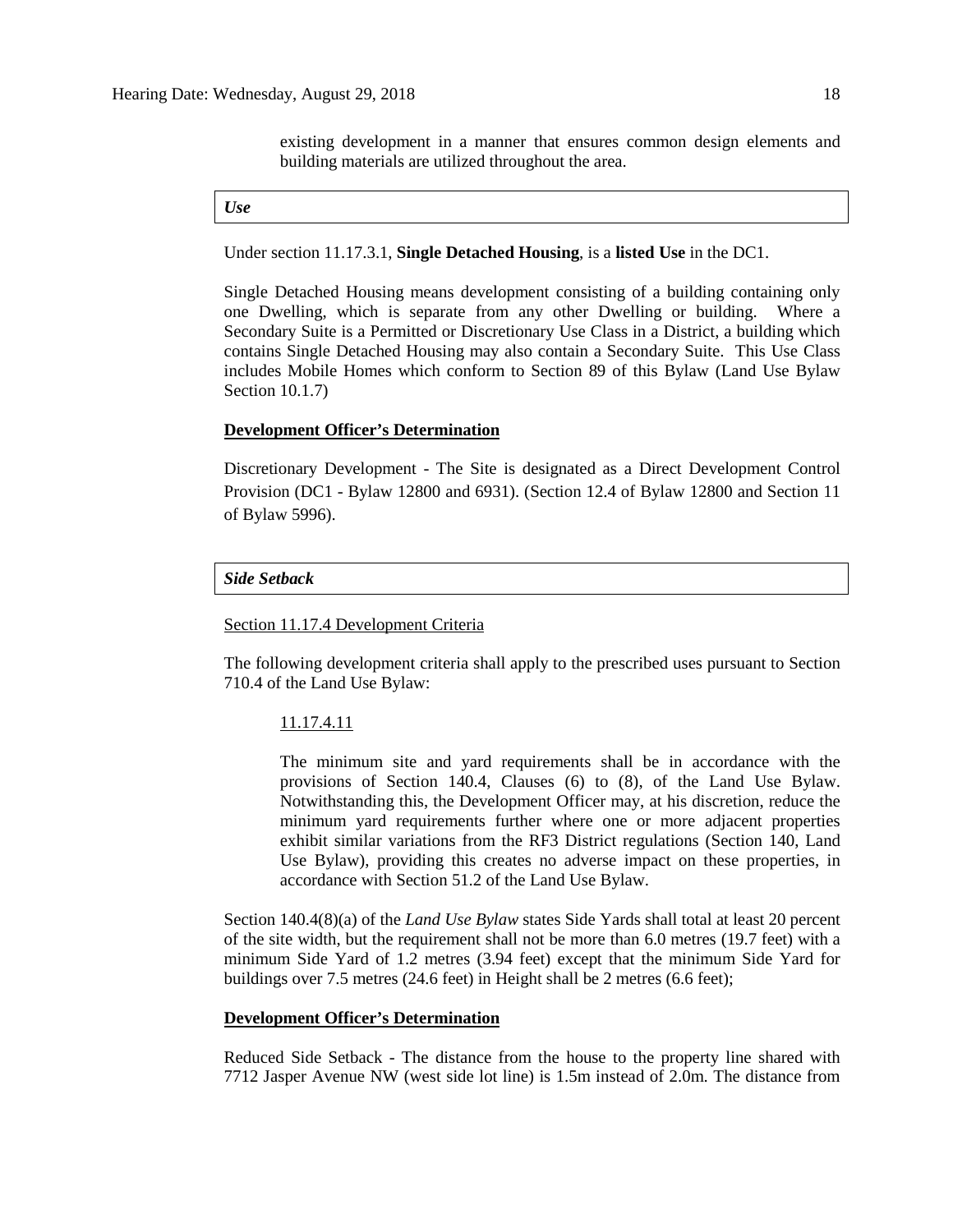the house to the property line shared with 7702 Jasper Avenue NW (east side lot line) is 1.5m instead of 2.0m (Section 11.17.4.11).

# Notice to Applicant/Appellant

Provincial legislation requires that the Subdivision and Development Appeal Board issue its official decision in writing within fifteen days of the conclusion of the hearing.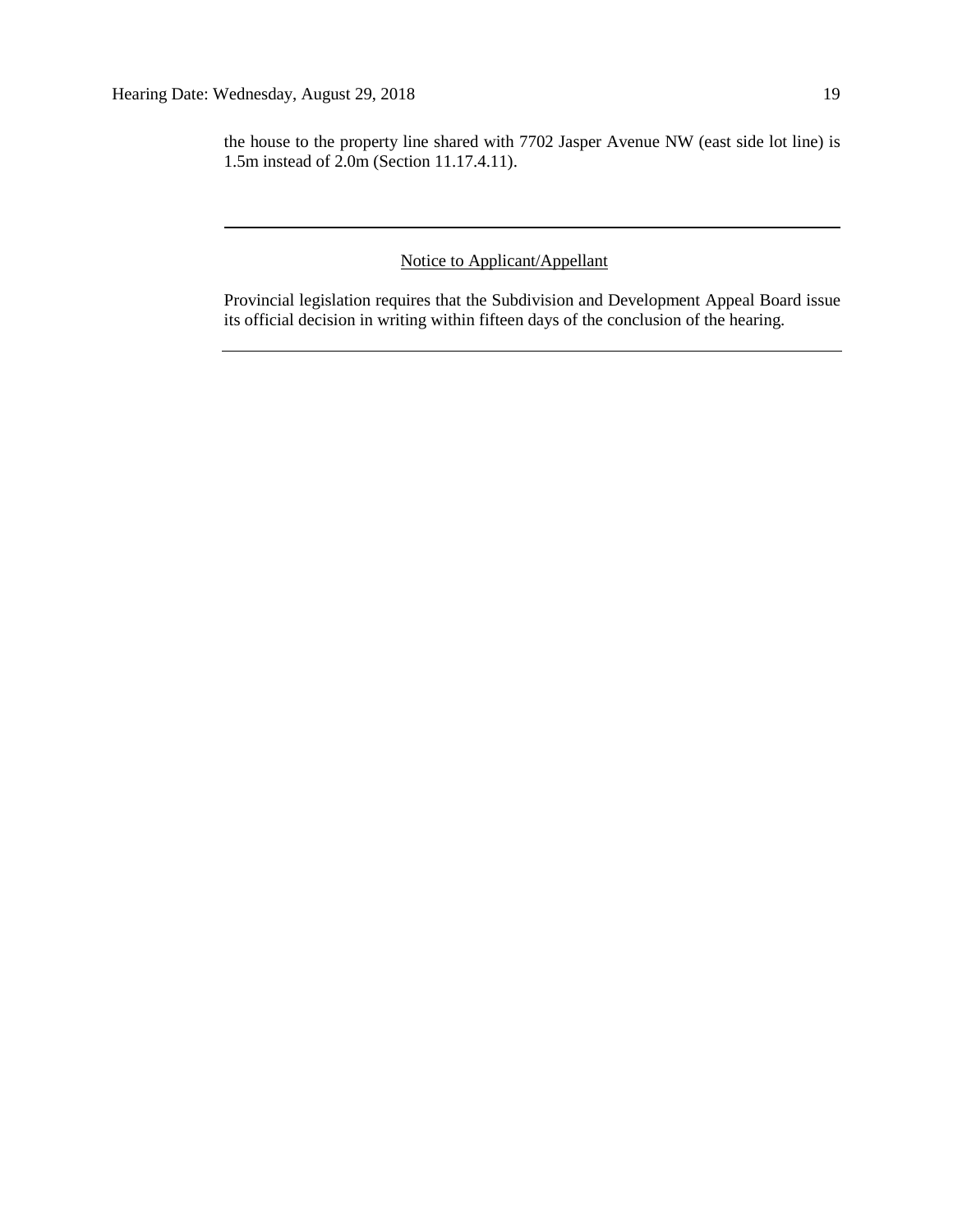|                                                                                                                                                                                                                                     |                                                     |                                       | Project Number: 280570374-001<br><b>Application Date:</b><br>APR 26, 2018                                                           |  |  |  |
|-------------------------------------------------------------------------------------------------------------------------------------------------------------------------------------------------------------------------------------|-----------------------------------------------------|---------------------------------------|-------------------------------------------------------------------------------------------------------------------------------------|--|--|--|
| <b><i><u><u><b>MONTON</b></u></u></i></b>                                                                                                                                                                                           |                                                     |                                       | Printed:<br>August 2, 2018 at 9:14 AM                                                                                               |  |  |  |
|                                                                                                                                                                                                                                     | <b>Application for</b>                              |                                       | 1 of 1<br>Page:                                                                                                                     |  |  |  |
| <b>Minor Development Permit</b>                                                                                                                                                                                                     |                                                     |                                       |                                                                                                                                     |  |  |  |
| This document is a Development Permit Decision for the development application described below.                                                                                                                                     |                                                     |                                       |                                                                                                                                     |  |  |  |
| Applicant                                                                                                                                                                                                                           | Property Address(es) and Legal Description(s)       |                                       |                                                                                                                                     |  |  |  |
|                                                                                                                                                                                                                                     | 7706 - JASPER AVENUE NW<br>Plan 2282AN Blk 1 Lot 13 |                                       |                                                                                                                                     |  |  |  |
|                                                                                                                                                                                                                                     | <b>Specific Address(es)</b>                         |                                       |                                                                                                                                     |  |  |  |
|                                                                                                                                                                                                                                     |                                                     | Suite:                                | 7706 - JASPER AVENUE NW                                                                                                             |  |  |  |
|                                                                                                                                                                                                                                     |                                                     | Entryway: 7706 - JASPER AVENUE NW     |                                                                                                                                     |  |  |  |
|                                                                                                                                                                                                                                     |                                                     | Building: 7706 - JASPER AVENUE NW     |                                                                                                                                     |  |  |  |
| <b>Scope of Application</b>                                                                                                                                                                                                         |                                                     |                                       |                                                                                                                                     |  |  |  |
| To construct a Single Detached House with veranda, attached Garage (vehicle access to 111 Avenue), balcony, fireplace, Basement<br>development (NOT to be used as an additional Dwelling), and to demolish a Single Detached House. |                                                     |                                       |                                                                                                                                     |  |  |  |
| <b>Permit Details</b>                                                                                                                                                                                                               |                                                     |                                       |                                                                                                                                     |  |  |  |
| # of Dwelling Units Add/Remove: 1                                                                                                                                                                                                   |                                                     | Class of Permit:                      |                                                                                                                                     |  |  |  |
| Client File Reference Number:                                                                                                                                                                                                       |                                                     | Lot Grading Needed?: Y                |                                                                                                                                     |  |  |  |
| Minor Dev. Application Fee: Single Detached House                                                                                                                                                                                   |                                                     | New Sewer Service Required: N         |                                                                                                                                     |  |  |  |
| Secondary Suite Included ?: N                                                                                                                                                                                                       |                                                     | Stat. Plan Overlay/Annex Area: (none) |                                                                                                                                     |  |  |  |
| I/We certify that the above noted details are correct.                                                                                                                                                                              |                                                     |                                       |                                                                                                                                     |  |  |  |
| Applicant signature:                                                                                                                                                                                                                |                                                     |                                       |                                                                                                                                     |  |  |  |
| <b>Development Application Decision</b>                                                                                                                                                                                             |                                                     |                                       |                                                                                                                                     |  |  |  |
| Refused<br><b>Issue Date: Jul 30, 2018</b>                                                                                                                                                                                          | <b>Development Authority: ROBINSON, GEORGE</b>      |                                       |                                                                                                                                     |  |  |  |
| <b>Reason for Refusal</b>                                                                                                                                                                                                           |                                                     |                                       |                                                                                                                                     |  |  |  |
|                                                                                                                                                                                                                                     |                                                     |                                       |                                                                                                                                     |  |  |  |
| (Section 12.4 of Bylaw 12800 and Section 11 of Bylaw 5996).                                                                                                                                                                         |                                                     |                                       | 1. Discretionary Development - The Site is designated as a Direct Development Control Provision (DC1 - Bylaw 12800 and 6931).       |  |  |  |
|                                                                                                                                                                                                                                     |                                                     |                                       | 2. Reduced Side Setback - The distance from the house to the property line shared with 7712 Jasper Avenue NW (west side lot line)   |  |  |  |
| 1.5m instead of 2.0m (Section 11.17.4.11).                                                                                                                                                                                          |                                                     |                                       | is 1.5m instead of 2.0m. The distance from the house to the property line shared with 7702 Jasper Avenue NW (east side lot line) is |  |  |  |
| <b>Rights of Appeal</b>                                                                                                                                                                                                             |                                                     |                                       |                                                                                                                                     |  |  |  |
| The Applicant has the right of appeal within 21 days after the date on which the decision is made, as outlined in Section 683<br>through 689 of the Municipal Government Act.                                                       |                                                     |                                       |                                                                                                                                     |  |  |  |
| Fees                                                                                                                                                                                                                                |                                                     |                                       |                                                                                                                                     |  |  |  |
| <b>Fee Amount</b>                                                                                                                                                                                                                   | <b>Amount Paid</b>                                  | Receipt#                              | <b>Date Paid</b>                                                                                                                    |  |  |  |
| \$485.00<br>Dev. Application Fee                                                                                                                                                                                                    | \$485.00                                            | 04970484                              | Apr 26, 2018                                                                                                                        |  |  |  |
| Development Permit Inspection Fee<br>\$204.00                                                                                                                                                                                       | \$204.00                                            | 04970484                              | Apr 26, 2018                                                                                                                        |  |  |  |
| Lot Grading Fee<br>\$143.00                                                                                                                                                                                                         | \$143.00                                            | 04970484                              | Apr 26, 2018                                                                                                                        |  |  |  |
| <b>Total GST Amount:</b><br><b>Totals for Permit:</b><br>\$832.00                                                                                                                                                                   | \$0.00<br>\$832.00                                  |                                       |                                                                                                                                     |  |  |  |
|                                                                                                                                                                                                                                     |                                                     |                                       |                                                                                                                                     |  |  |  |
|                                                                                                                                                                                                                                     |                                                     |                                       |                                                                                                                                     |  |  |  |
|                                                                                                                                                                                                                                     | THIS IS NOT A PERMIT                                |                                       |                                                                                                                                     |  |  |  |
|                                                                                                                                                                                                                                     |                                                     |                                       |                                                                                                                                     |  |  |  |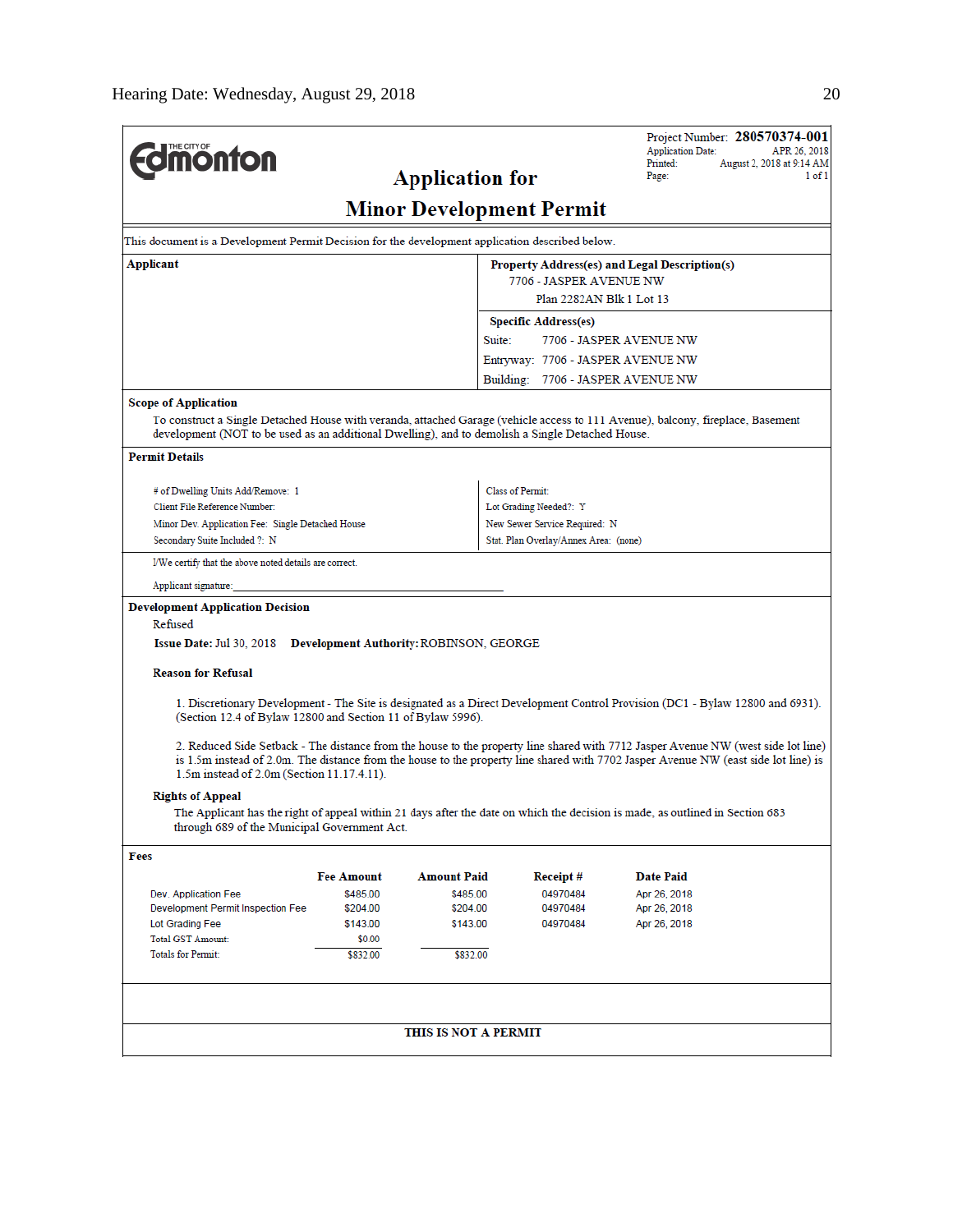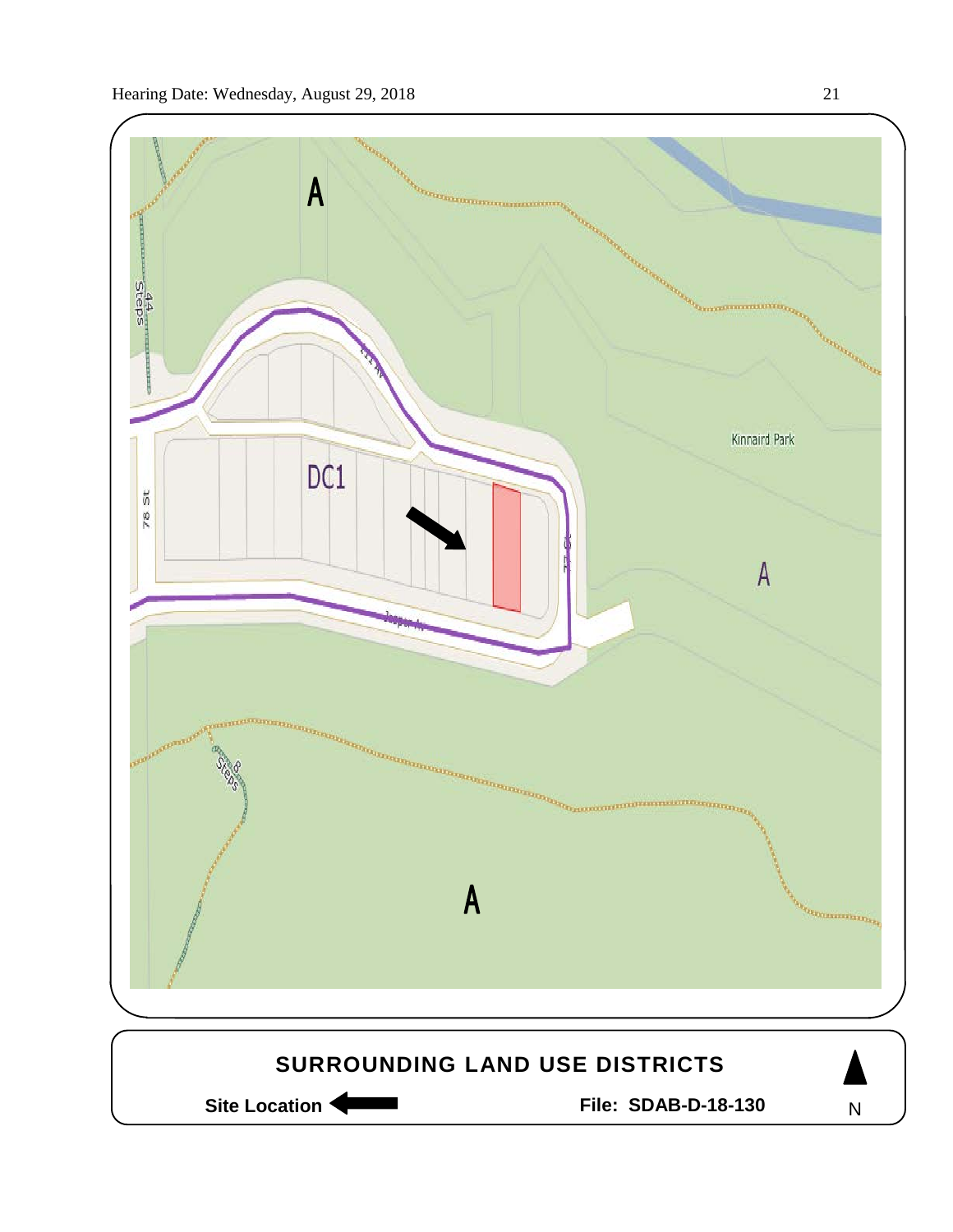# AN APPEAL FROM THE DECISION OF THE SUBIVISION AUTHORITY

APPELLANT: APPLICATION NO.: 278348922-001 APPLICATION TO: To create two (2) additional single detached residential lots DECISION OF THE SUBDIVISION AUTHORITY: Refused DECISION DATE: July 12, 2018 DATE OF APPEAL: August 2, 2018 MUNICIPAL DESCRIPTION OF SUBJECT PROPERTY: 3645 - 106 Avenue NW LEGAL DESCRIPTION: Plan 2058HW Blk 25 Lot 7 ZONE: RF1Single Detached Residential Zone OVERLAY: Mature Neighbourhood Overlay STATUTORY PLAN: N/A

# *Grounds for Appeal*

The Appellant provided the following reasons for appealing the decision of the Development Authority:

Reasons to be presented prior to the appeal.

#### *General Matters*

## **Appeal Information:**

The *Municipal Government Act*, RSA 2000, c M-26 states the following:

#### **Appeals**

**678(1)** The decision of a subdivision authority on an application for subdivision approval may be appealed

(a) by the applicant for the approval,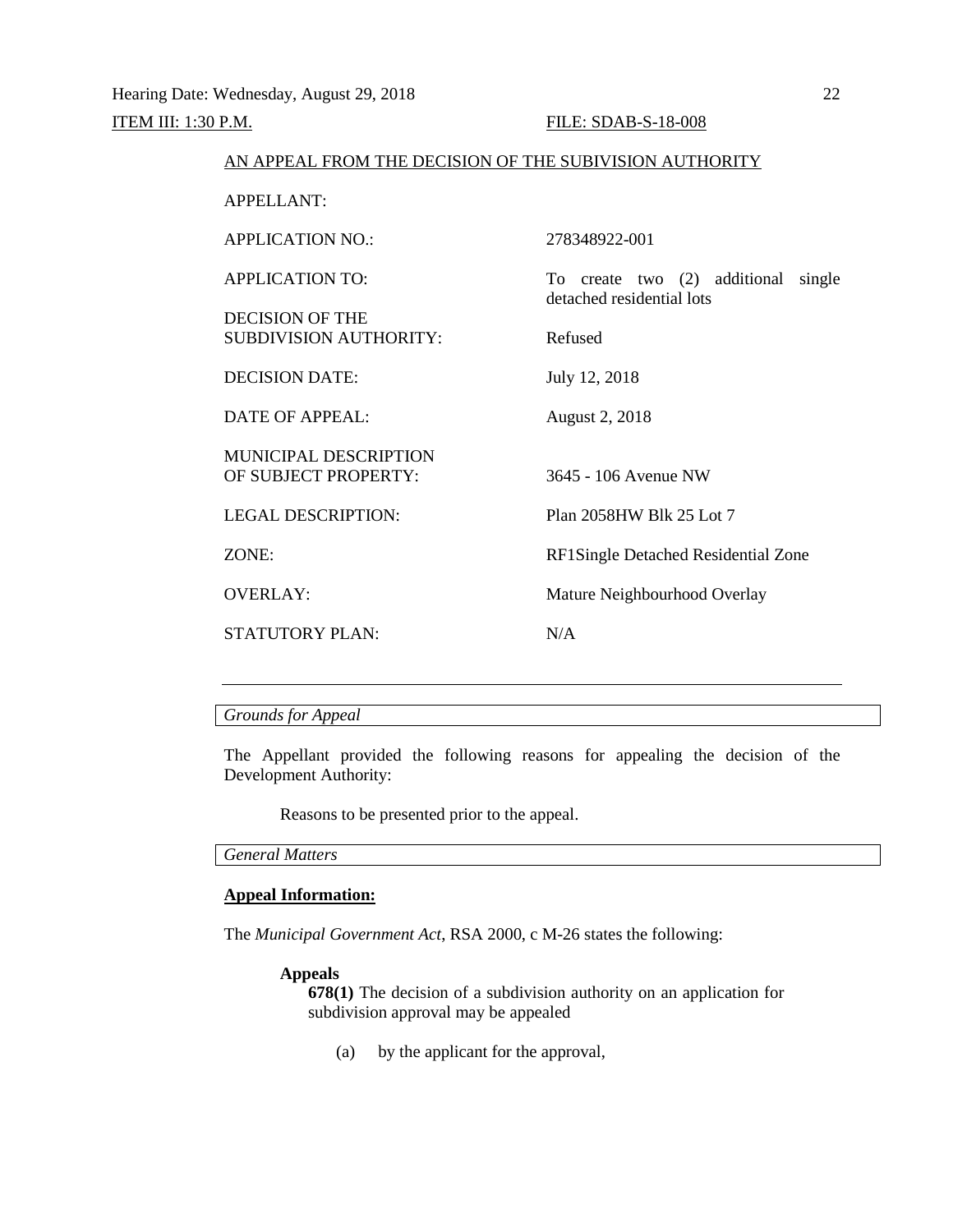- (b) by a Government department if the application is required by the subdivision and development regulations to be referred to that department,
- (c) by the council of the municipality in which the land to be subdivided is located if the council, a designated officer of the municipality or the municipal planning commission of the municipality is not the subdivision authority, or
- (d) by a school board with respect to
	- (i) the allocation of municipal reserve and school reserve or money in place of the reserve,
	- (ii) the location of school reserve allocated to it, or
	- (iii) the amount of school reserve or money in place of the reserve.

**(2)** An appeal under subsection (1) may be commenced by filing a notice of appeal within 14 days after receipt of the written decision of the subdivision authority or deemed refusal by the subdivision authority in accordance with section 681

- (a) with the Municipal Government Board
	- (i) if the land that is the subject of the application is within the Green Area as classified by the Minister responsible for the Public Lands Act,
	- (ii) if the land that is the subject of the application contains, is adjacent to or is within the prescribed distance of a highway, a body of water, a sewage treatment or waste management facility or a historical site, or
	- (iii) in any other circumstances described in the regulations under section 694(1)(h.2),

or

(b) in all other cases, with the subdivision and development appeal board.

**(2.1)** Despite subsection (2)(a), if the land that is the subject-matter of the appeal would have been in an area described in subsection (2)(a) except that the affected Government department agreed, in writing, to vary the distance under the subdivision and development regulations, the notice of appeal must be filed with the subdivision and development appeal board.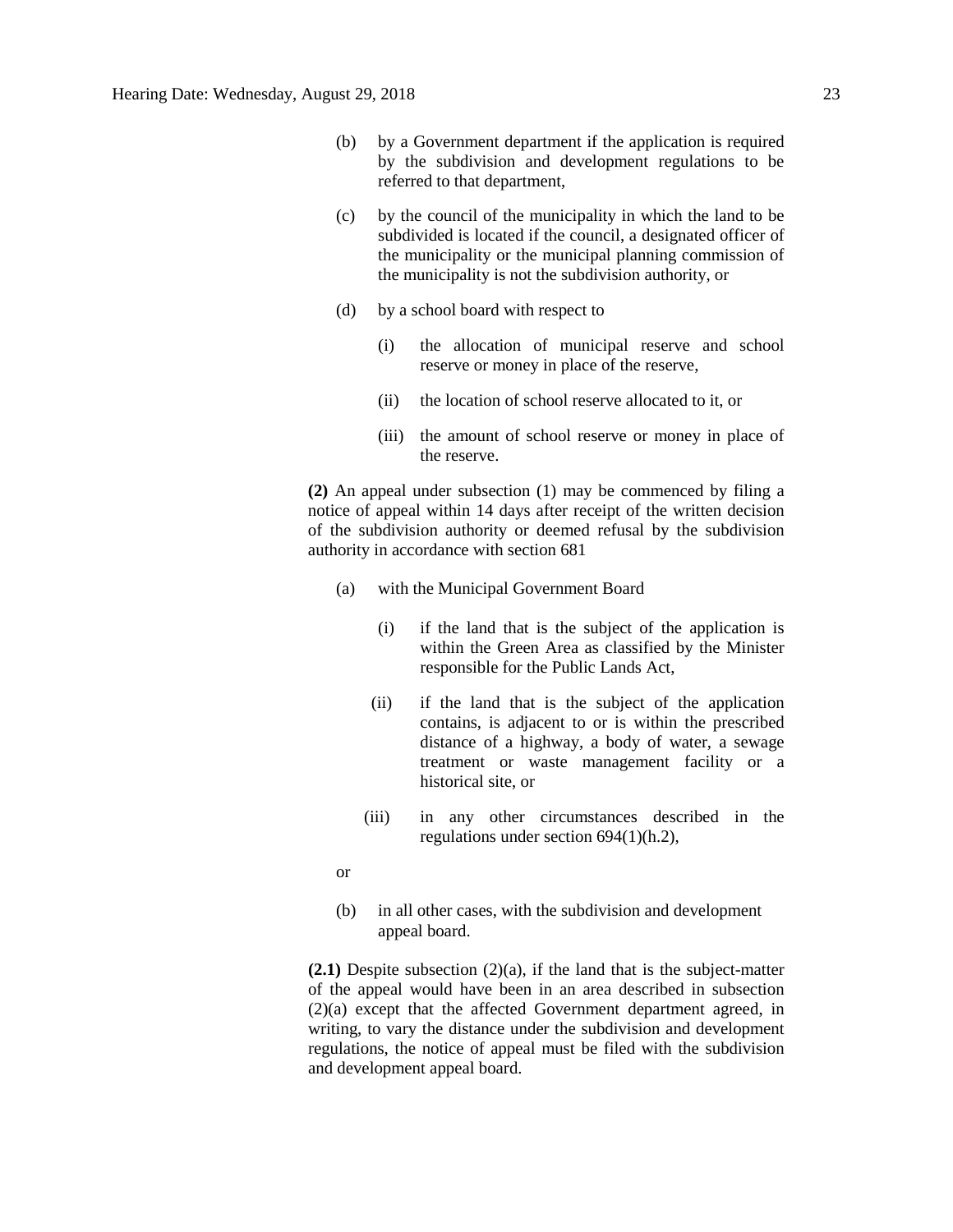**(3)** For the purpose of subsection (2), the date of receipt of the decision is deemed to be 7 days from the date the decision is mailed.

**(4)** A notice of appeal under this section must contain

- (a) the legal description and municipal location, if applicable, of the land proposed to be subdivided, and
- (b) the reasons for appeal, including the issues in the decision or the conditions imposed in the approval that are the subject of the appeal.

**(5)** If the applicant files a notice of appeal within 14 days after receipt of the written decision or the deemed refusal with the wrong board, that board must refer the appeal to the appropriate board and the appropriate board must hear the appeal as if the notice of appeal had been filed with it and it is deemed to have received the notice of appeal from the applicant on the date it receives the notice of appeal from the first board.

## **Hearing and decision**

**680(1)** The board hearing an appeal under section 678 is not required to hear from any person or entity other than

- (a) a person or entity that was notified pursuant to section 679(1), and
- (b) each owner of adjacent land to the land that is the subject of the appeal,

or a person acting on any of those persons' behalf.

**(1.1)** For the purposes of subsection (1), "adjacent land" and "owner" have the same meanings as in section 653.

**(2)** In determining an appeal, the board hearing the appeal

- (a) must act in accordance with any applicable ALSA regional plan;
- (a.1) must have regard to any statutory plan;
- (b) must conform with the uses of land referred to in a land use bylaw;
- (c) must be consistent with the land use policies;
- (d) must have regard to but is not bound by the subdivision and development regulations;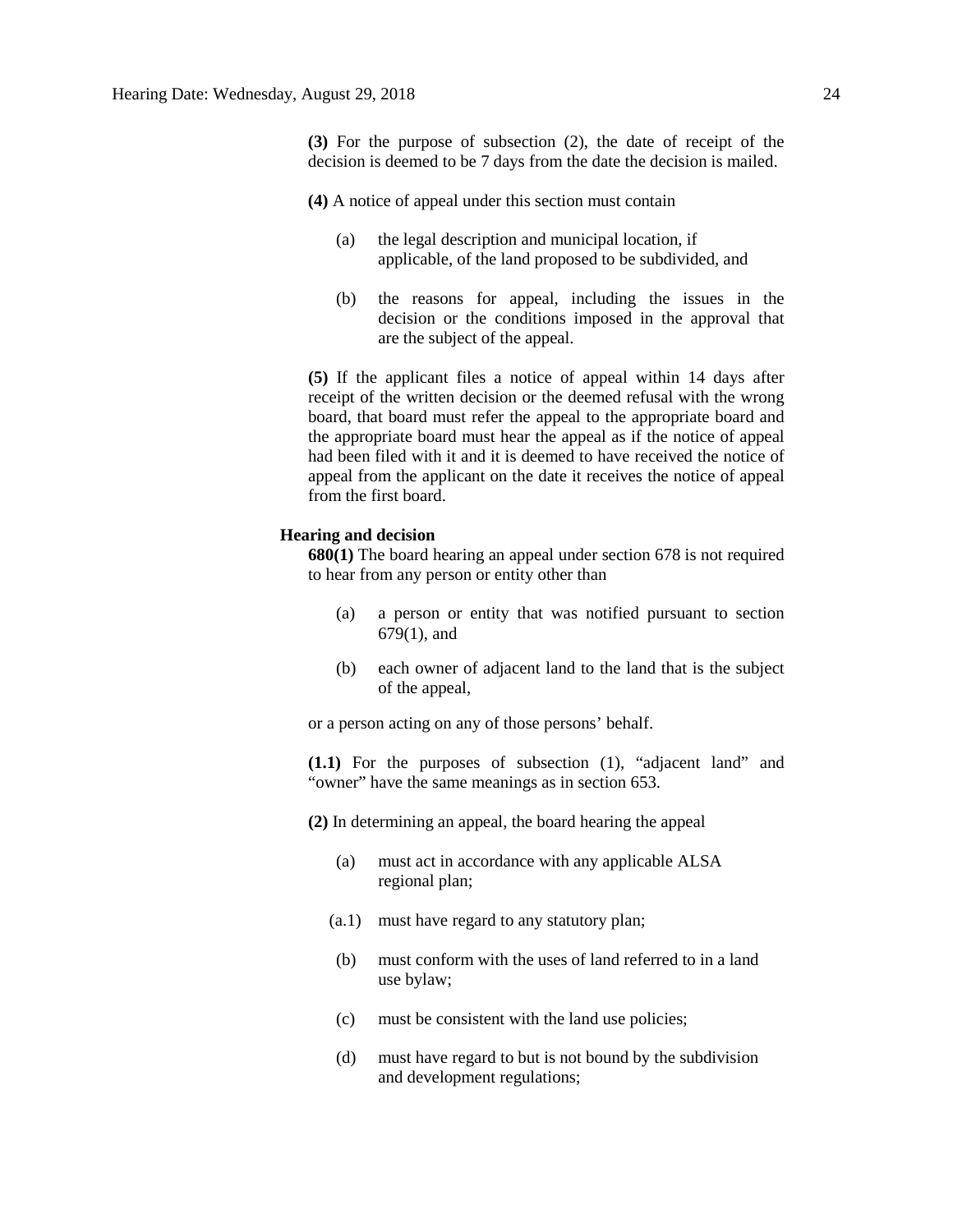- (e) may confirm, revoke or vary the approval or decision or any condition imposed by the subdivision authority or make or substitute an approval, decision or condition of its own;
- (f) may, in addition to the other powers it has, exercise the same power as a subdivision authority is permitted to exercise pursuant to this Part or the regulations or bylaws under this Part.

## **Approval of application**

**654(1)** A subdivision authority must not approve an application for subdivision approval unless

- (a) the land that is proposed to be subdivided is, in the opinion of the subdivision authority, suitable for the purpose for which the subdivision is intended.
- (b) the proposed subdivision conforms to the provisions of any growth plan under Part 17.1, any statutory plan and, subject to subsection (2), any land use bylaw that affects the land proposed to be subdivided,
- (c) the proposed subdivision complies with this Part and Part 17.1 and the regulations under those Parts, and
- (d) all outstanding property taxes on the land proposed to be subdivided have been paid to the municipality where the land is located or arrangements satisfactory to the municipality have been made for their payment pursuant to Part 10.

**(1.2)** If the subdivision authority is of the opinion that there may be a conflict or inconsistency between statutory plans, section 638 applies in respect of the conflict or inconsistency.

**(2)** A subdivision authority may approve an application for subdivision approval even though the proposed subdivision does not comply with the land use bylaw if, in its opinion,

- (a) the proposed subdivision would not
	- (i) unduly interfere with the amenities of the neighbourhood, or
	- (ii) materially interfere with or affect the use, enjoyment or value of neighbouring parcels of land,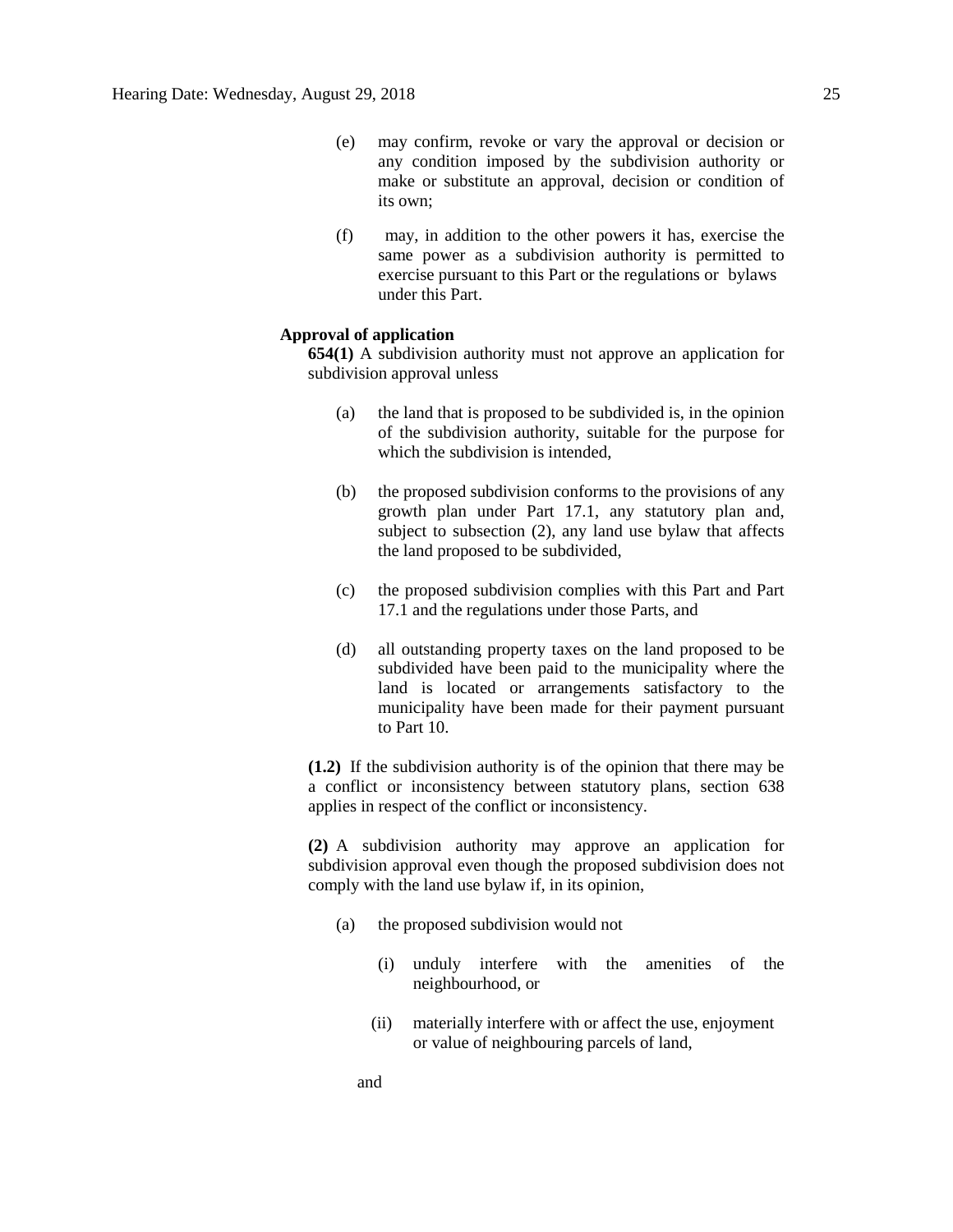(b) the proposed subdivision conforms with the use prescribed for that land in the land use bylaw.

**(3)** A subdivision authority may approve or refuse an application for subdivision approval.

#### **General Provisions from the** *Edmonton Zoning Bylaw:*

Section 41.1(3) states the Subdivision Authority may not approve the subdivision of a Lot zoned RF1, as it existed on March 16, 2015 into more than two lots, notwithstanding the Site Width in the RF1 Zone. Subdivision into more than two Lots may only be approved where the proposed subdivision:

- a. is supported by one or more City Council approved Statutory Plans or City Council approved Policies; or
- b. has a Site Width deemed by the Subdivision Authority to be in character with Lots on the same block.

Section 110.1 states that the **General Purpose** of the **(RF1) Single Detached Residential Zone** is to provide for Single Detached Housing while allowing other forms of small scale housing in the form of Secondary Suites, and Garden Suites, as well as Semi-detached Housing and Duplex Housing under certain conditions.

#### Section 110.4(1) states:

- 1. Site regulations for Single Detached Housing:
	- a. the minimum Site area shall be [250.8](javascript:void(0);) square metres
	- b. the minimum Site Width shall be [7.5 me](javascript:void(0);)tres; and
	- c. the minimum Site depth shall be [30.0](javascript:void(0);) metres

Section 814.1 states that the **General Purpose** of the **Mature Neighbourhood Overlay**  is to regulate residential development in Edmonton's mature residential neighbourhoods, while responding to the context of surrounding development, maintaining the pedestrianoriented design of the streetscape, and to provide an opportunity for consultation by gathering input from affected parties on the impact of a proposed variance to the Overlay regulations.

# Notice to Applicant/Appellant

Provincial legislation requires that the Subdivision and Development Appeal Board issue its official decision in writing within fifteen days of the conclusion of the hearing.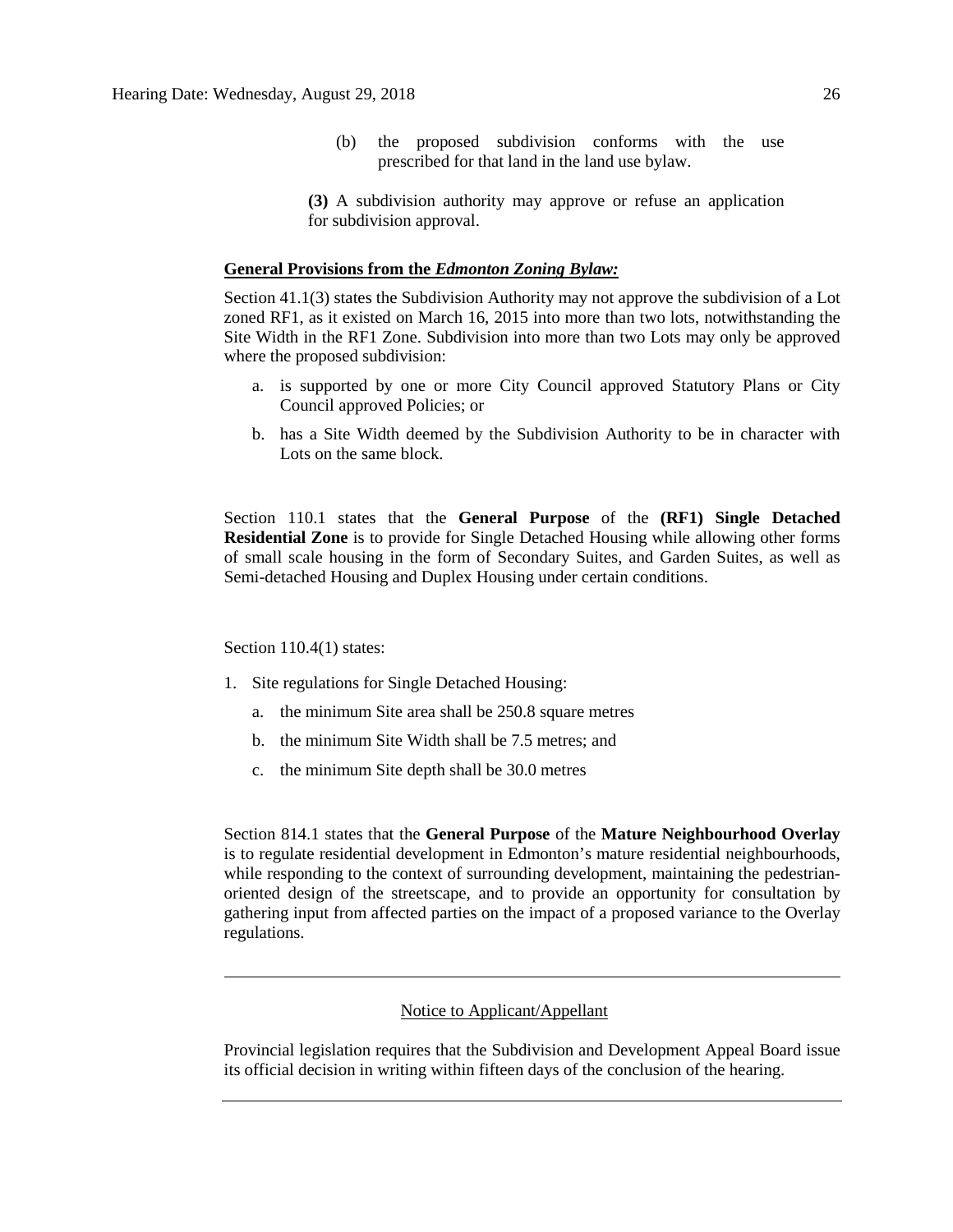

Subdivision Authority

7th Floor, Edmonton Tower<br>10111 - 104 Avenue NW<br>Edmonton, Alberta T5J 0J4

July 12, 2018

File No. LDA18-0176

Hagen Surveys (1982) Ltd. 8929 20 Street NW Edmonton, AB T6P 1K8

ATTENTION: Cynthia Robinson

RE: Tentative plan of subdivision to create two (2) additional single detached residential lots from Lot 7, Block 25, Plan 2058 HW, located south of 106 Avenue NW and east of 38 Street NW; BEVERLY **HEIGHTS** 

The Subdivision by Plan is REFUSED on July 12, 2017 for the following reason(s):

1. The proposed subdivision does not comply with the Development Regulations identified in Section 41.1(3) of the City of Edmonton Zoning Bylaw 12800:

"The Subdivision Authority may not approve the subdivision of a Lot zoned RF1, as it existed on March 16, 2015 into more than two lots, notwithstanding the Site Width in the RF1 Zone. Subdivision into more than two Lots may only be approved where the proposed subdivision:

has a Site Width deemed by the Subdivision Authority to be in character with Lots on the same block."

The application proposes to subdivide the subject lot, which is zoned RF1, into two (2) additional single detached residential lots for a total of three (3) lots. This is one (1) lot more than is allowed in Section 41.1(3) of the City of Edmonton Zoning Bylaw 12800.

The proposal will result in a site width that is uncharacteristically small when compared to adjacent properties. For example the width of the all properties on the block face are approximately 15.24 m. The proposed lot widths for Lots 7A, 7B, and 7C is 7.62 m which is 50% smaller than the lots on the block face. Lot widths for surrounding properties range from 14.63 m to 22.92 m. A 7.62 m lot width is at least 47% smaller than the smallest surrounding property. Therefore, the proposal is out of character with the existing block face and surrounding properties.

2. Charter Bylaw 18413 to rezone the subject property from RF1 to RF3 was refused by City Council on May 28, 2018. The intent of the rezoning application was to allow for the proposed subdivision. Section 41.1(3), quoted in reason 1, is not applicable to the RF3 Zone. At the Public Hearing for Charter Bylaw 18413, City Council expressed that the rezoning application appeared to be an attempt to circumvent Section 41.1(3). City Council voted unanimously to refuse Charter Bylaw 18413, City Council's decision clearly indicates that they are not in favour of the creation of two (2) additional lots at this location. The refusal of this subdivision application is consistent with City Council's direction.

Established under City of Edmonton Bylaw 11135 pursuant to Section 623 of the Municipal Government Act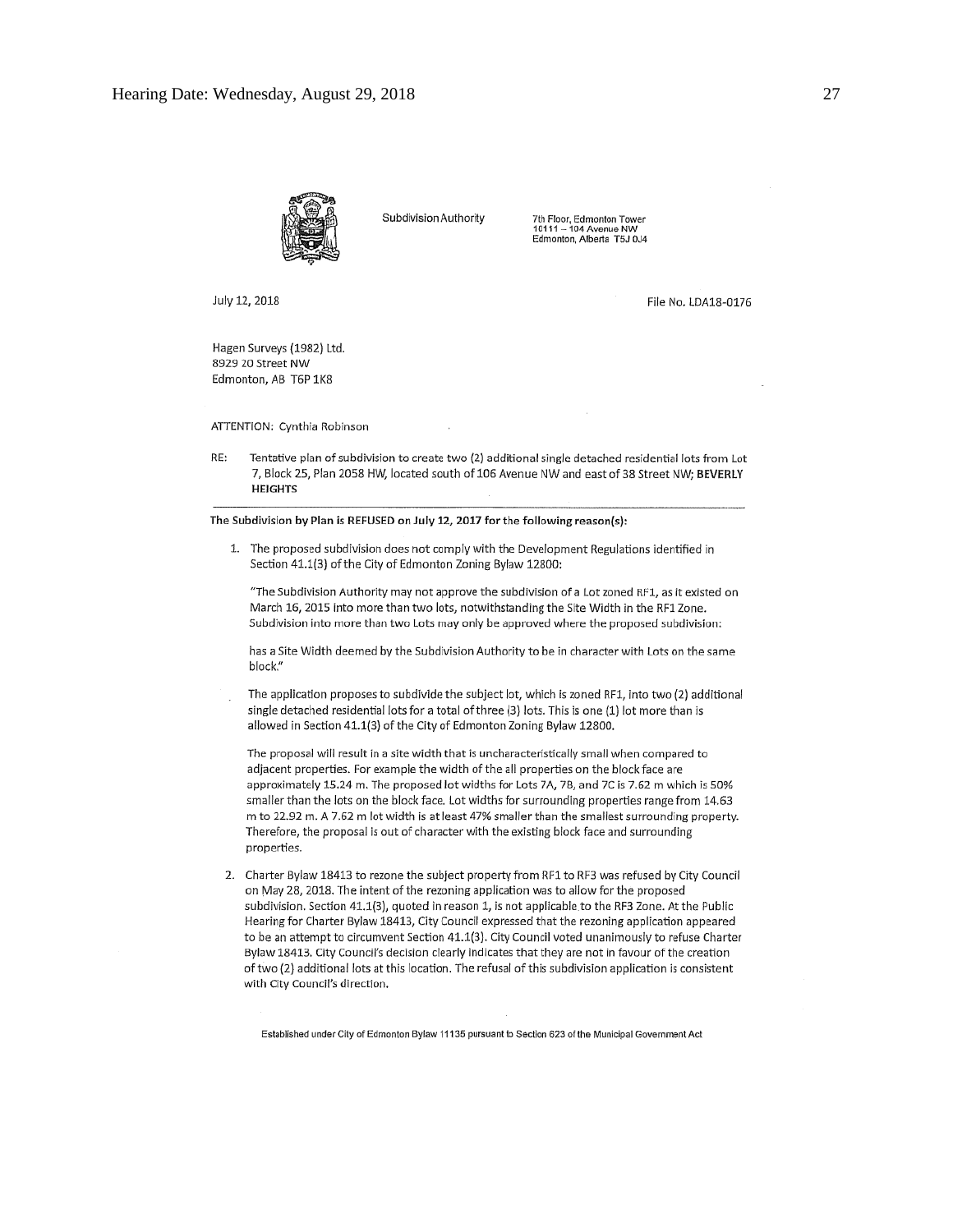Please be advised that an appeal may be lodged in accordance to Section 678 of the Municipal Government Act with the Subdivision and Development Appeal Board, 10019 - 103 Avenue NW, Edmonton Alberta, T5J 0G9, within 14 days from the date of the receipt of this decision. The date of receipt of the decision is deemed to be seven (7) days from the date the decision is mailed.

 $\cdot$ 

If you have further questions, please contact Marco Beraldo at marco.beraldo@edmonton.ca or 780-496-6092.

Regards,

**Blair McDowell** 

Subdivision Authority

BM/mb/Posse #278348922-001

Enclosure

2 of 2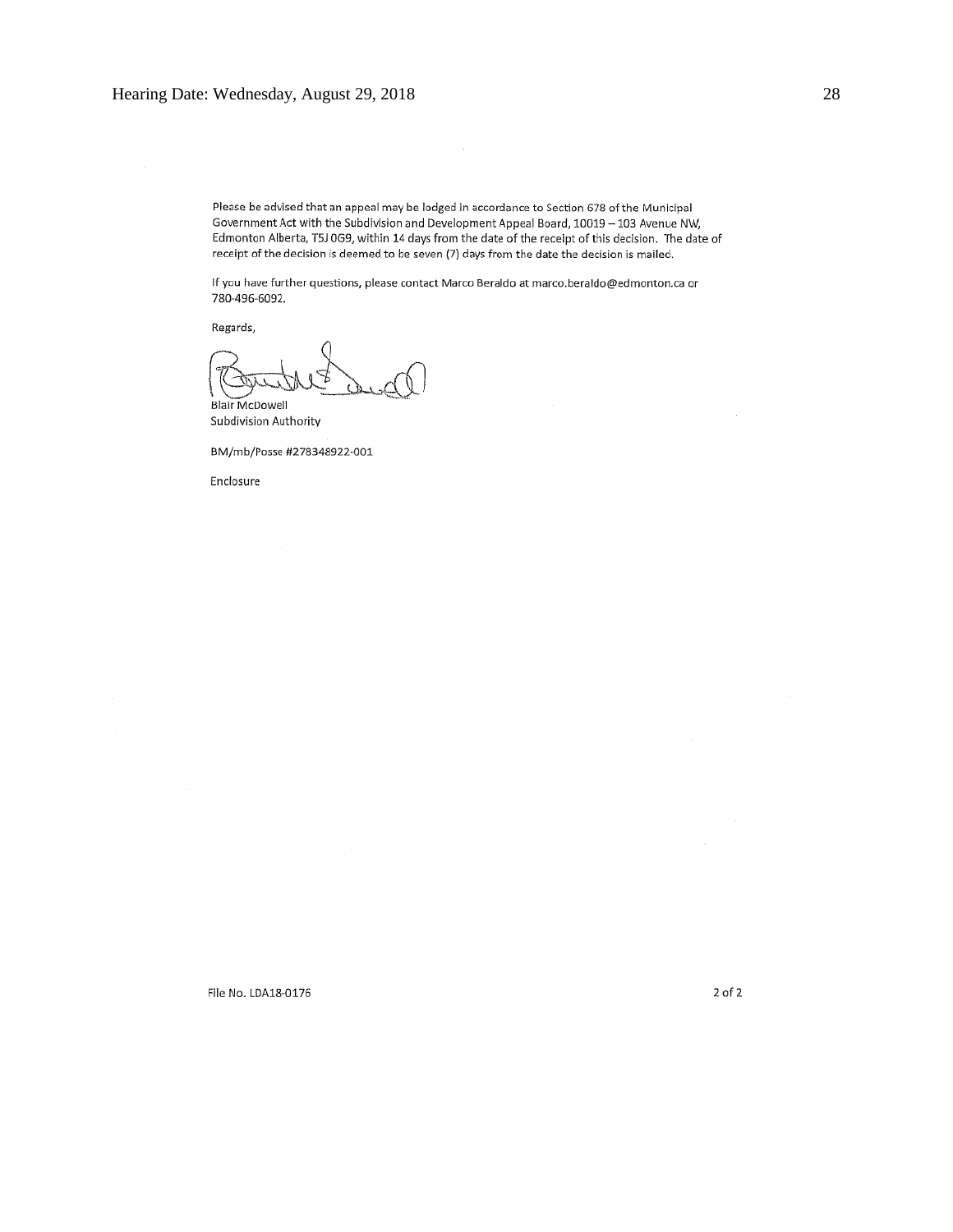